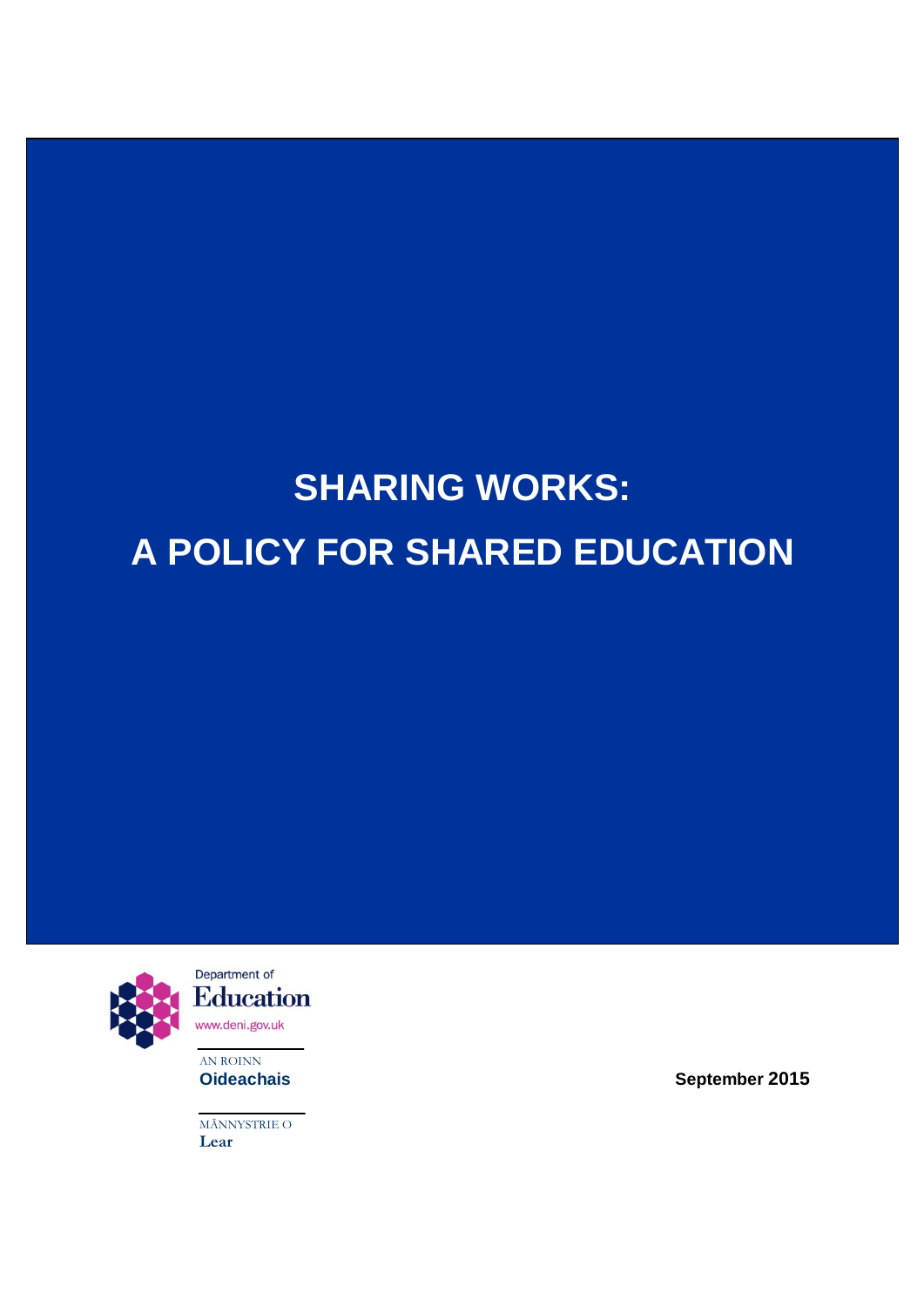# **Ministerial Foreword**

As our society emerges from the period of conflict, I am pleased to be in a position to set out the way forward for Shared Education.

Our education system mirrors historical divisions in society here. Despite this, there has been a long history of community relations work in schools and youth organisations throughout the period of conflict.

More recently, many local schools have begun to engage in Shared Education activities, which provide opportunities for children and young people from different community backgrounds to learn together. We now have many excellent practical examples of young people engaging with each other and feeling comfortable about that engagement.

There is widespread political and community support for Shared Education. My Policy for Shared Education builds on these strong foundations: defining and setting out the vision and objectives for the way ahead. The policy is evidence based and has been particularly shaped by the report of the Ministerial Advisory Group on Shared Education and their significant engagement with key stakeholders. The policy will be supported with resources to meet the additional costs required to implement Shared Education over the coming years.

Building on our existing educational structures, Shared Education offers the opportunity to create a more integrated education system in which children and young people from different community backgrounds can be educated together.

For over thirty years, Integrated Schools have provided an alternative to education on largely religiously separated lines in response to parental demand. The Department (DE) will continue to support and adhere to its statutory duty to encourage and facilitate the development of Integrated Education.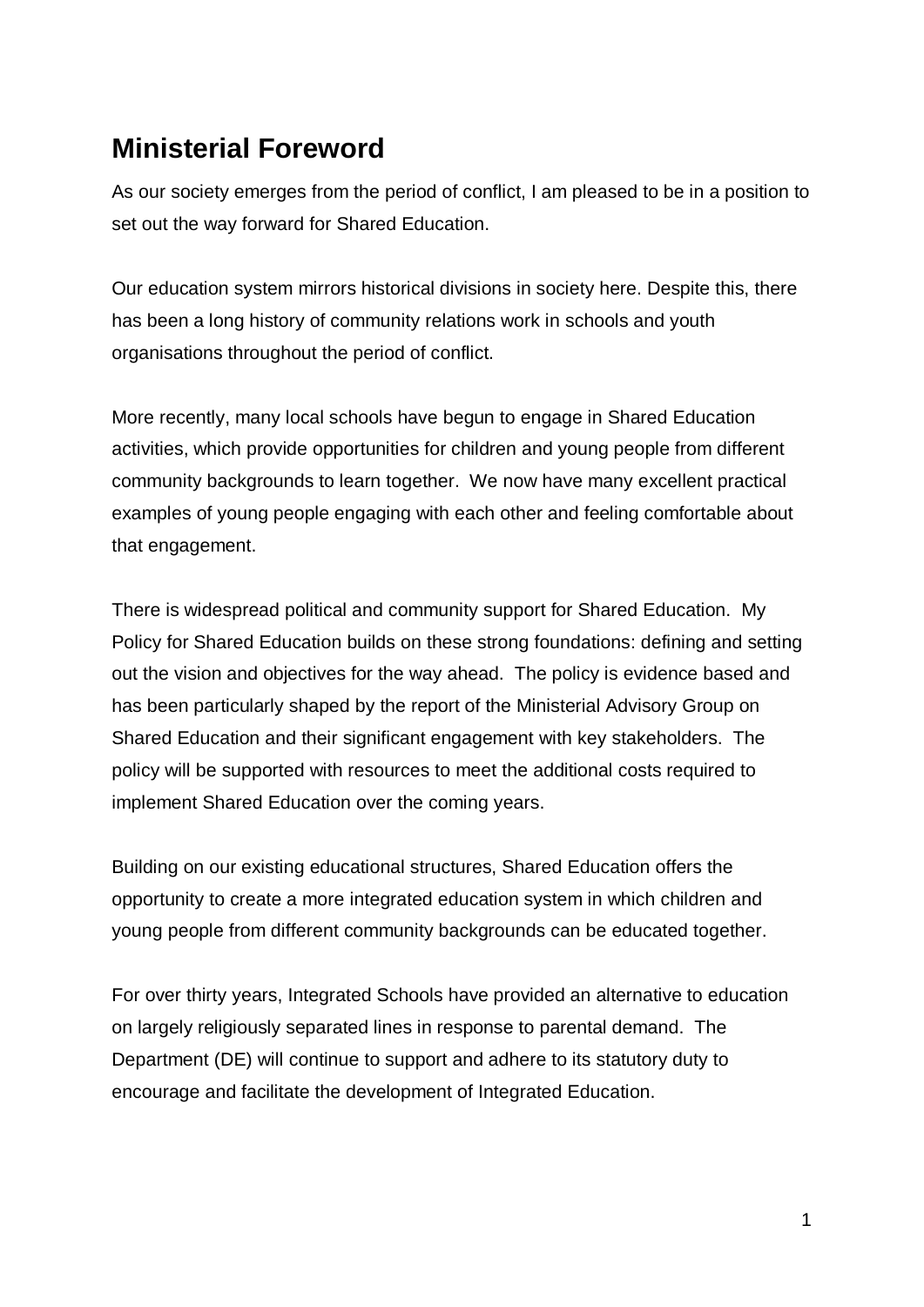Shared Education provides an overarching approach in which schools of all management types, including Integrated Schools, are encouraged and facilitated to provide further opportunities for the education together of our children and young people.

Shared Education has the potential to impact on raising educational standards and reducing underachievement, and deliver societal and economic benefits. As a consequence of schools collaborating, pupils benefit from enhanced curricular delivery and access to a broader range of subjects and resources. Teachers also benefit from improved professional development opportunities and sharing good practice. Senior leaders and governors across sectors work more closely together and collaboration can become a vehicle for school improvement. Shared Education offers similar benefits across early years and youth work settings. Shared Education provides an environment where innovation, imagination and creativity can flourish.

My vision for the future of Shared Education is one of vibrant, self-improving education communities delivering educational benefits to learners, encouraging the efficient and effective use of resources, and promoting equality of opportunity, good relations, equality of identity, respect for diversity and community cohesion.

Re-building a strong and vibrant society is a role for the Executive but education has a key role to play – one which is challenging but one that we must achieve. There is a new direction of travel in our society and education is playing its part.

# **John O'Dowd**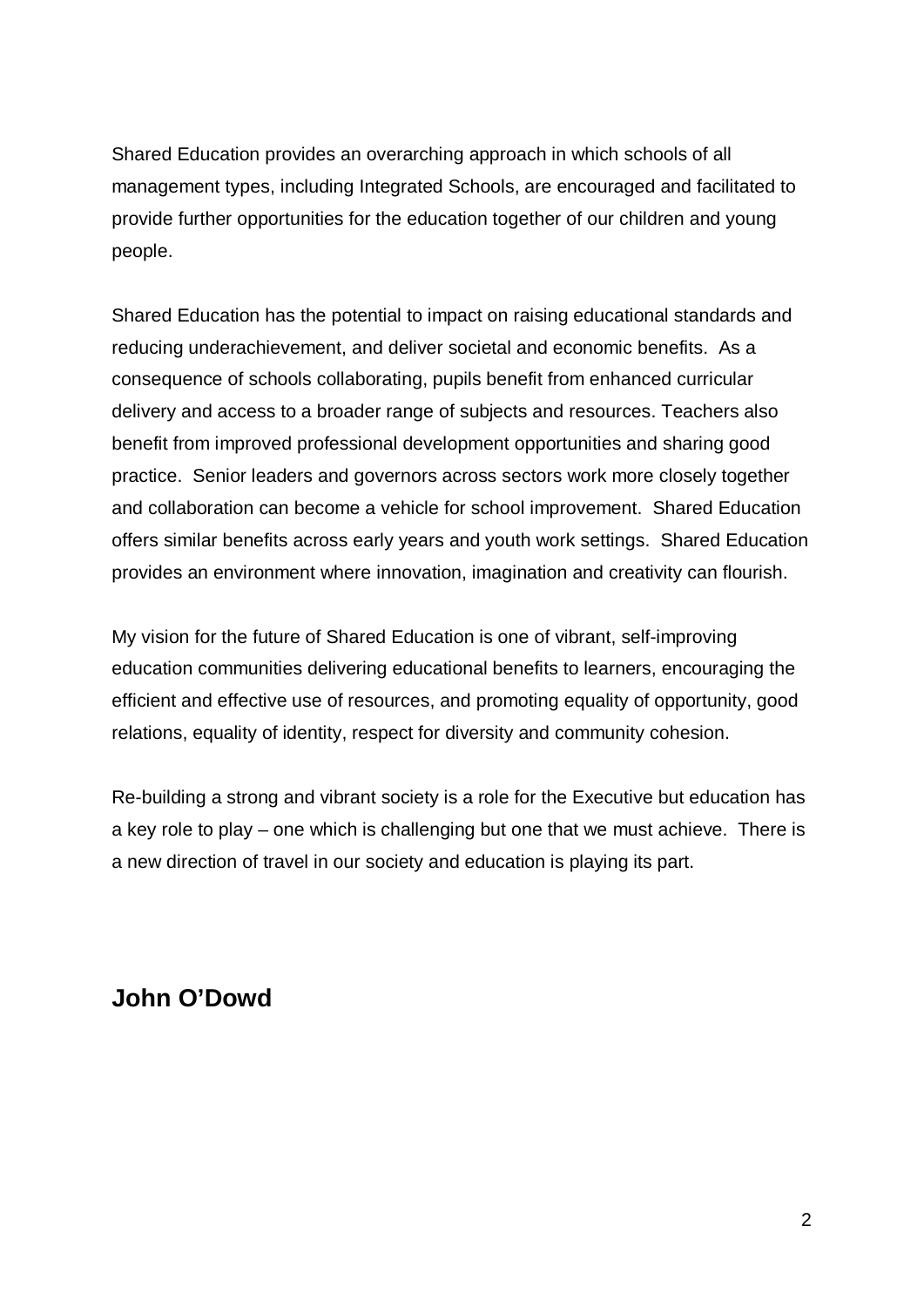#### **1. INTRODUCTION**

For almost two decades, society here has been on a journey from conflict and division to peace and there are many tangible signs of social, political and cultural progress.

Whilst our education system reflects historical divisions in society, the benefits of educating children and young people together are increasingly recognised. In recent years, the concept of Shared Education which provides opportunities for children and young people from different community backgrounds to learn together, has developed.

Public and political attitudes have evolved to the degree where moving to a more inclusive educational system is a distinct possibility. Society is changing rapidly and we must respond to that change to best meet the needs of our children and young people.

This document sets out the core components of our policy for Shared Education. It sets out the rationale, vision and objectives for Shared Education. It also explains what the policy proposals mean for those who support, govern, inspect, lead and work in educational establishments within the remit of the DE. It contains a series of key actions that will be reviewed regularly, with progress reported to the Education Minister and published on the DE website.

We also want to make sure through this policy that DE and its education support bodies play an effective role in ensuring that, within available funding, schools and other education environments receive the resources, acknowledgement, support and encouragement to start or continue to develop high quality Shared Education opportunities for their children and young people.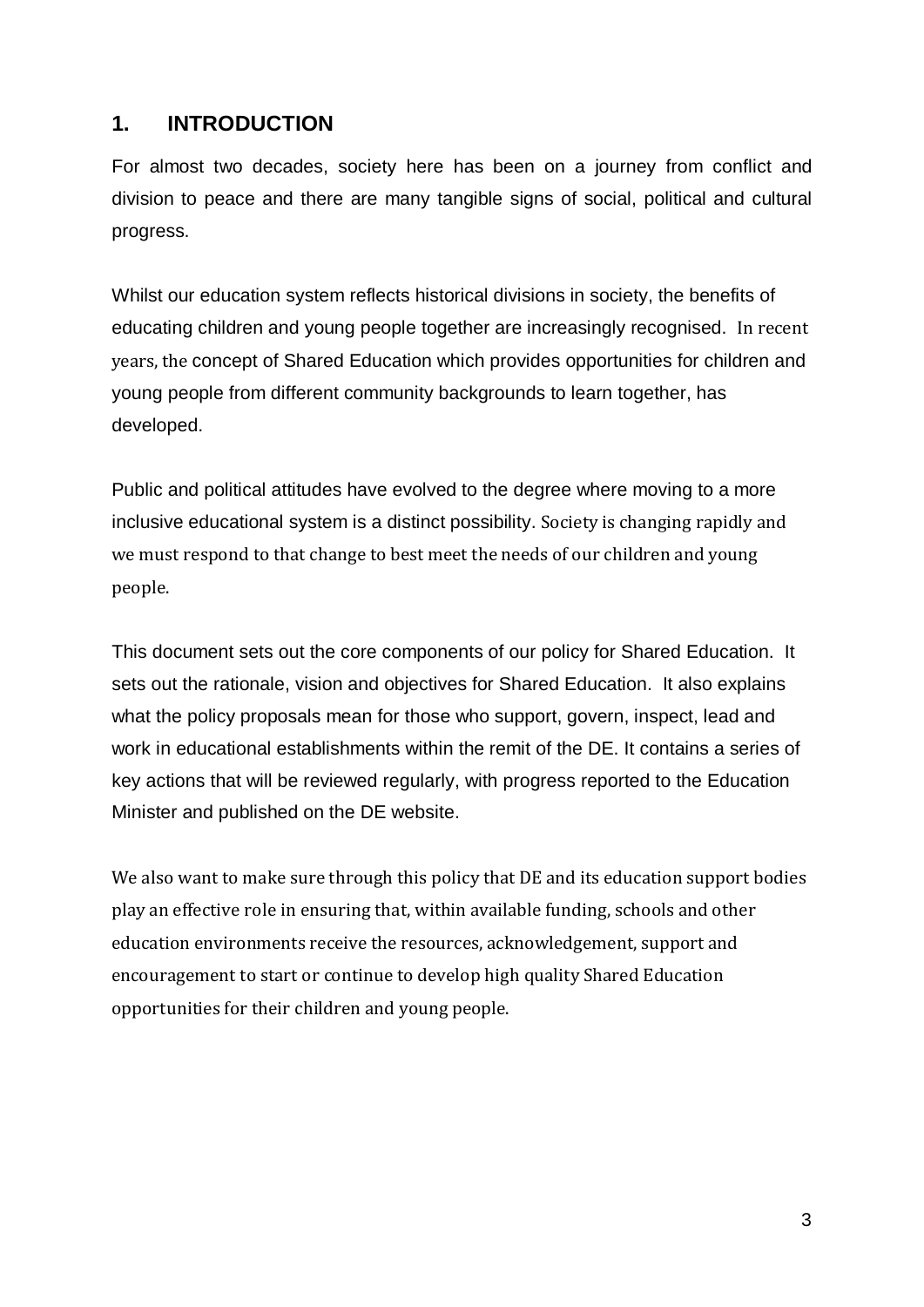It is intended that **all children and young people** should have the opportunity to be involved in Shared Education. This policy is, therefore, aimed at:

- both statutory and voluntary early years educational settings;
- primary, post-primary and special schools; and
- non-formal educational environments, such as statutory and voluntary youth work settings.

Our vision is for:

*Vibrant, self-improving Shared Education partnerships delivering educational benefits to learners, encouraging the efficient and effective use of resources, and promoting equality of opportunity, good relations, equality of identity, respect for diversity and community cohesion.*

The equality and inclusion promoted by Shared Education are key features of high performing education systems. Our vision for Shared Education, therefore, also reflects the DE's wider vision:

*To ensure that every learner fulfils his or her full potential at each stage of her or his development.*

Shared Education will also support the Department's two overarching corporate goals:

- raising standards for all; and
- closing the performance gap, increasing access and equity.

This policy has been guided and shaped by many informed contributions, in particular the Ministerial Advisory Group on Shared Education, which reported in March 2013 (*further information, including the report is available at* : http://www.deni.gov.uk/index/schools-and-infrastructure-2/shared education/shared[education-ministerial-advisory-group.htm](http://www.deni.gov.uk/index/schools-and-infrastructure-2/shared_education/shared-education-ministerial-advisory-group.htm)*).*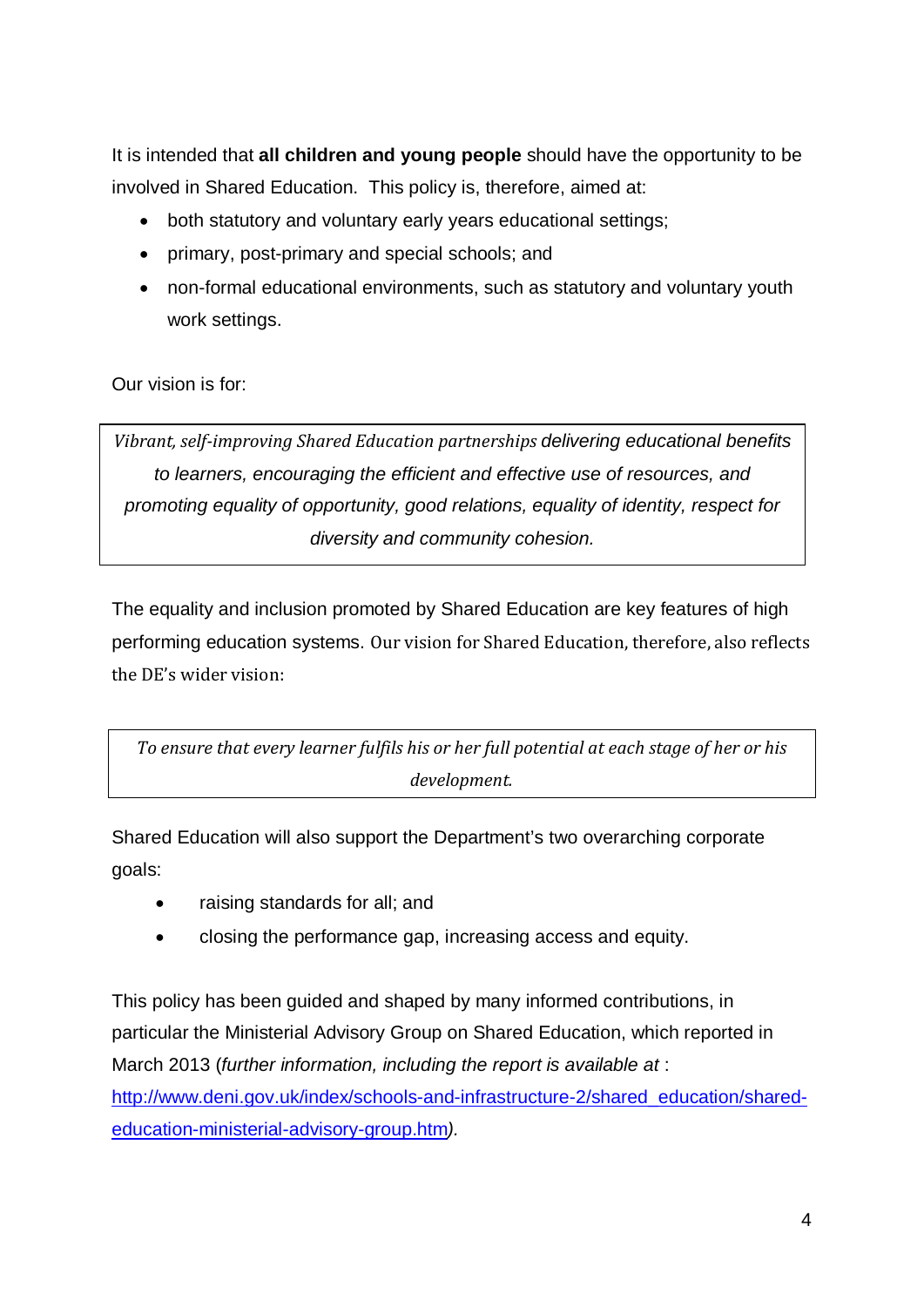The Ministerial Advisory Group engaged in a widespread consultation exercise with key stakeholders across the region that resulted in: the receipt of 111 written submissions from a wide range of organisations and individuals; 25 face-to-face meetings with a range of stakeholders; and visits to a number of examples of Shared Education in practice and other schools, colleges and institutions.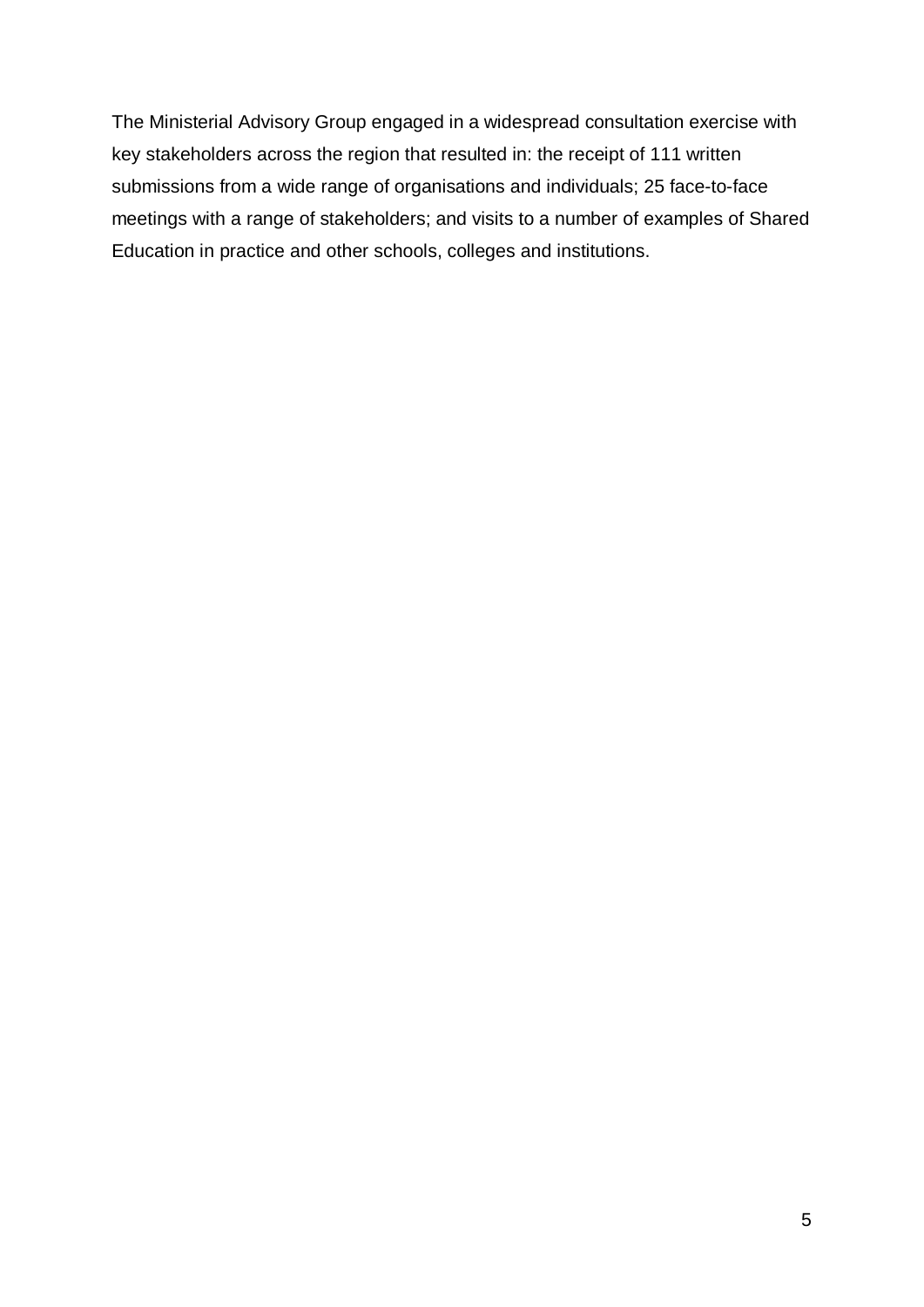#### **2. BACKGROUND**

Our education system largely reflects traditional divides in society. The vast majority of children and young people in primary and post-primary schools (92.0%) attend controlled schools that are mainly attended by Protestant children and young people or voluntary schools that are either Catholic managed or other managed.

Moreover, the education system also experiences significant divisions in other respects as well. The most notable of these is in relation to socio-economic background where a clear tendency exists at post-primary level for young people from more affluent backgrounds to attend grammar schools and those from more economically deprived backgrounds to attend non-selective schools. These divisions are, in turn, associated with significant achievement gaps.

There also remain concerns as to whether the educational and social needs of particular groups of children and young people are being met, including those who are: Irish Travellers; from an ethnic minority; in care; in the juvenile justice system; living with disabilities and/or special educational needs; and those who are lesbian, gay, bi-sexual and transgender.

A modern, well-equipped society requires good relations, equality of opportunity and reconciliation. The Executive is committed to creating a united, reconciled and shared society. The *Together: Building a United Community Strategy* outlines a vision based on equality of opportunity, the desirability of good relations and reconciliation. It lays the foundations for a transformed and more shared and reconciled society in the future.

Education can play a key role in building good relations, increasing co-operation and improving attitudes amongst our children and young people. In this context, the timing is now opportune for DE to set out its framework for the future development of Shared Education.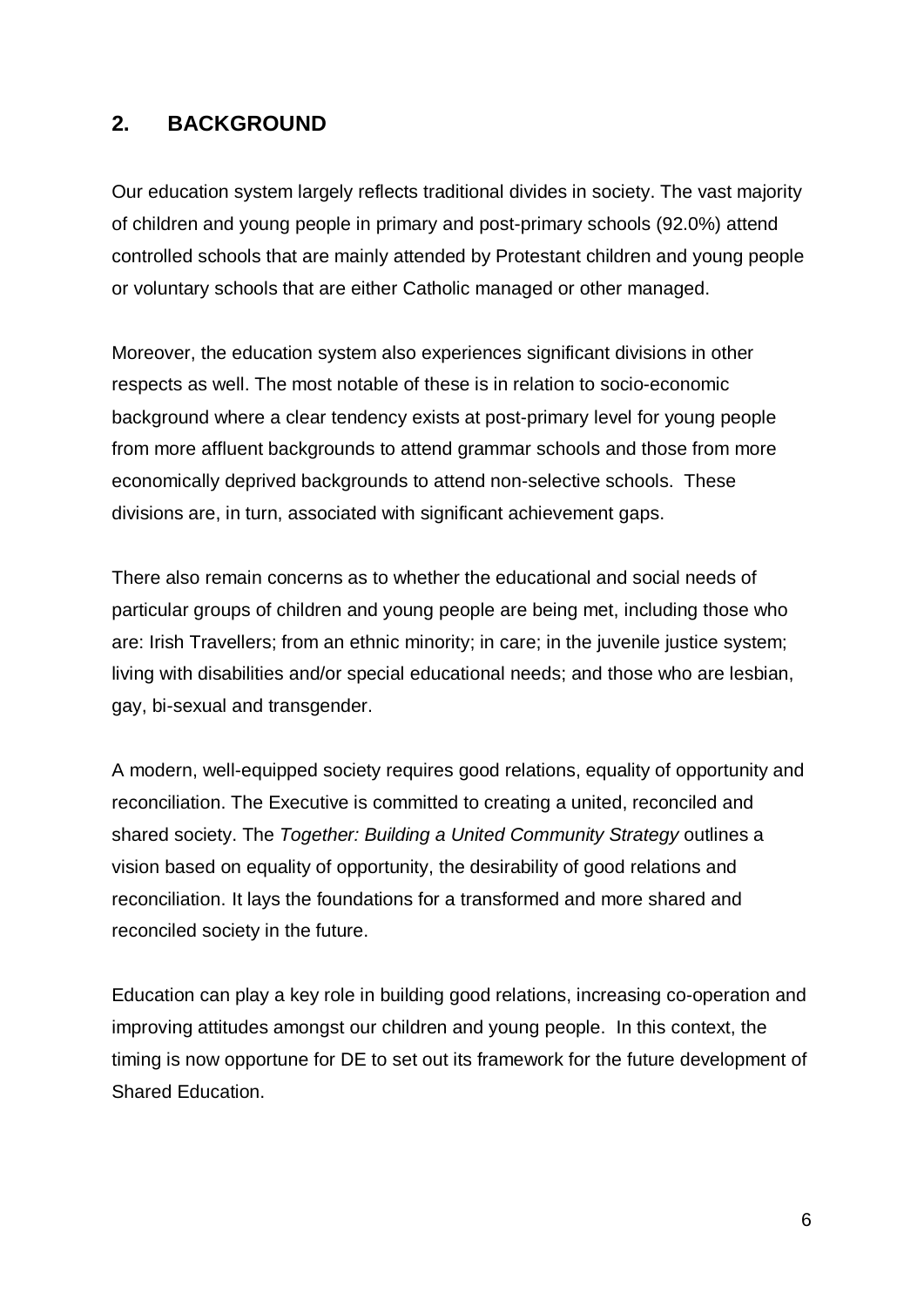#### **Shared Education to Date**

Since the early 1980s, DE has developed and implemented a range of programmes to promote cross-community relations by bringing young people from each of the two main traditions together. The overarching aim was to improve understanding and relationships between the two main traditions without excluding any other tradition.

Many schools also developed their own working relationships with other schools from different backgrounds independently.

In 2011, DE launched a new Community Relations, Equality and Diversity in Education policy. The objectives of the policy are to:

- ensure that learners, at each stage of their development, have an understanding of and respect for the rights, equality and diversity of all without discrimination;
- educate children and young people to live and participate in the changing world, so that they value and respect difference and engage positively with it, taking account of the ongoing intercommunity divisions arising from conflict and increasing diversity within our society; and
- equip children and young people with the skills, attitudes and behaviours needed to develop mutual understanding and recognition of, and respect for, difference.

In recent years, and with the support of external funding from the International Fund for Ireland and the Atlantic Philanthropies, the concept of Shared Education has evolved and a series of pilot projects were implemented. The Sharing in Education Programme was developed to break down the barriers arising from the conflict by providing a range of opportunities for young people to learn together.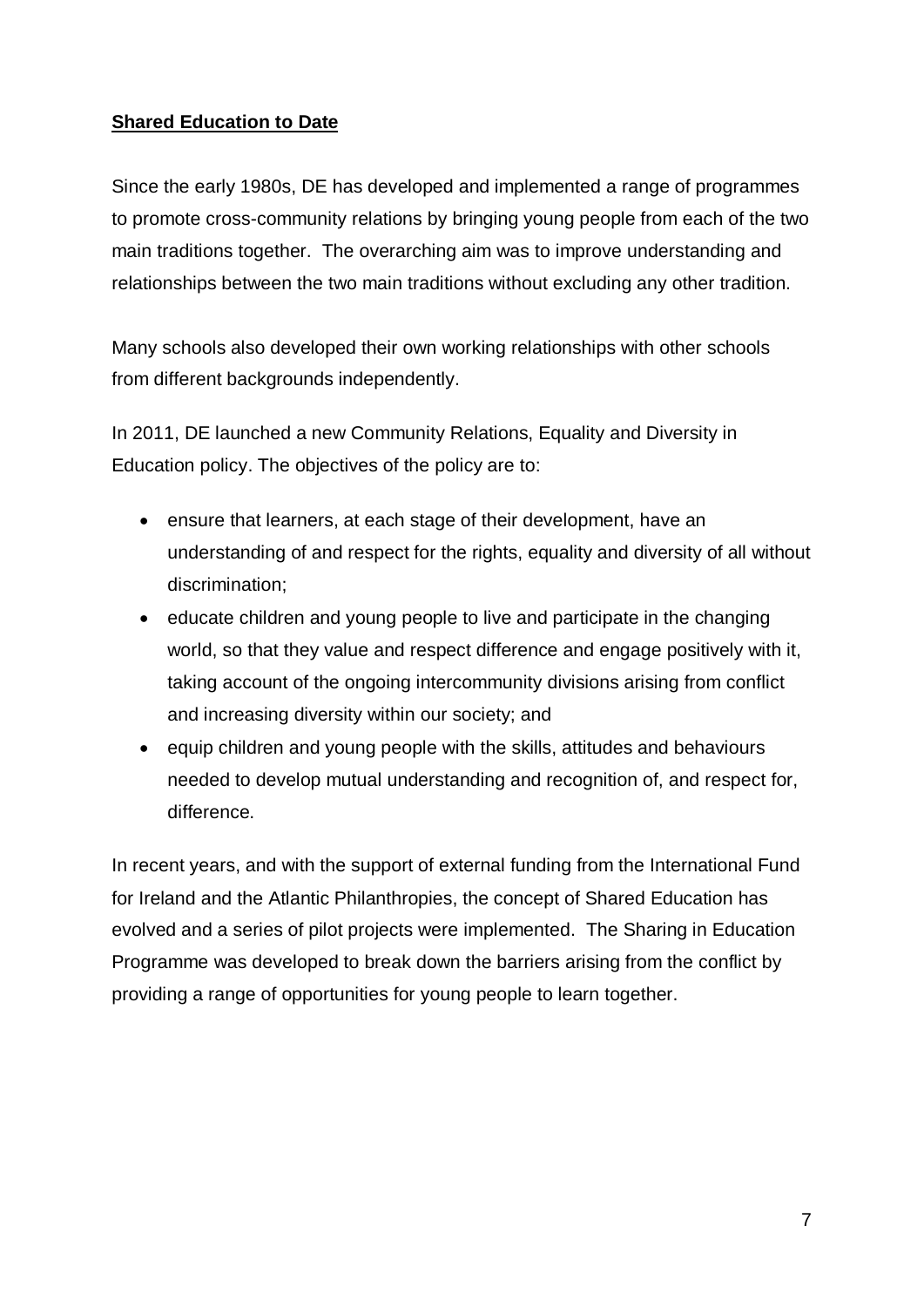#### **The Case for Shared Education**

There is an extensive body of international research regarding the effectiveness of school collaboration generally and in divided societies more particularly.<sup>[1](#page-8-0)</sup> This has been supplemented by specific local evidence, particularly a series of evaluations of Shared Education pilot projects. These include major reports by the Education and Training Inspectorate and the Atlantic Philanthropies funded Sharing in Education Learning Forum on the impact of Shared Education in schools.<sup>[2](#page-8-1)</sup>

The case for Shared Education has now been well established. This may be summarised as:

• The social case – improving societal well being by promoting a culture of mutual understanding through significant, purposeful and regular engagement and interaction in learning between children and young people from different community backgrounds and between early years, schools and youth work settings and their communities.

As a society emerging from conflict, building a strong and shared community is a key objective for government. Improving attitudes amongst young people is critical to achieving this objective. Against the background of an education system which reflects traditional divides in society Shared Education is a crucial way to break down barriers, nurture and improve community relations.

• The education case – improving access for learners to a wider choice of subjects encompassing the full range of the curriculum; increasing access to specialist teaching and to modern facilities; and facilitating the sharing of ideas and good practice between education providers.

<span id="page-8-0"></span> $1$  The report of the Ministerial Advisory Group provides an extremely useful literature review of both international research evidence and local studies.

<span id="page-8-1"></span><sup>2</sup> ETI, *A Final Evaluation of the International Fund for Ireland's Sharing in Education Programme* (November, 2013); RSM McClure Watters, *Evaluation of the Sharing Education Programme – Programme Level Summative Evaluation Report (*May 2014).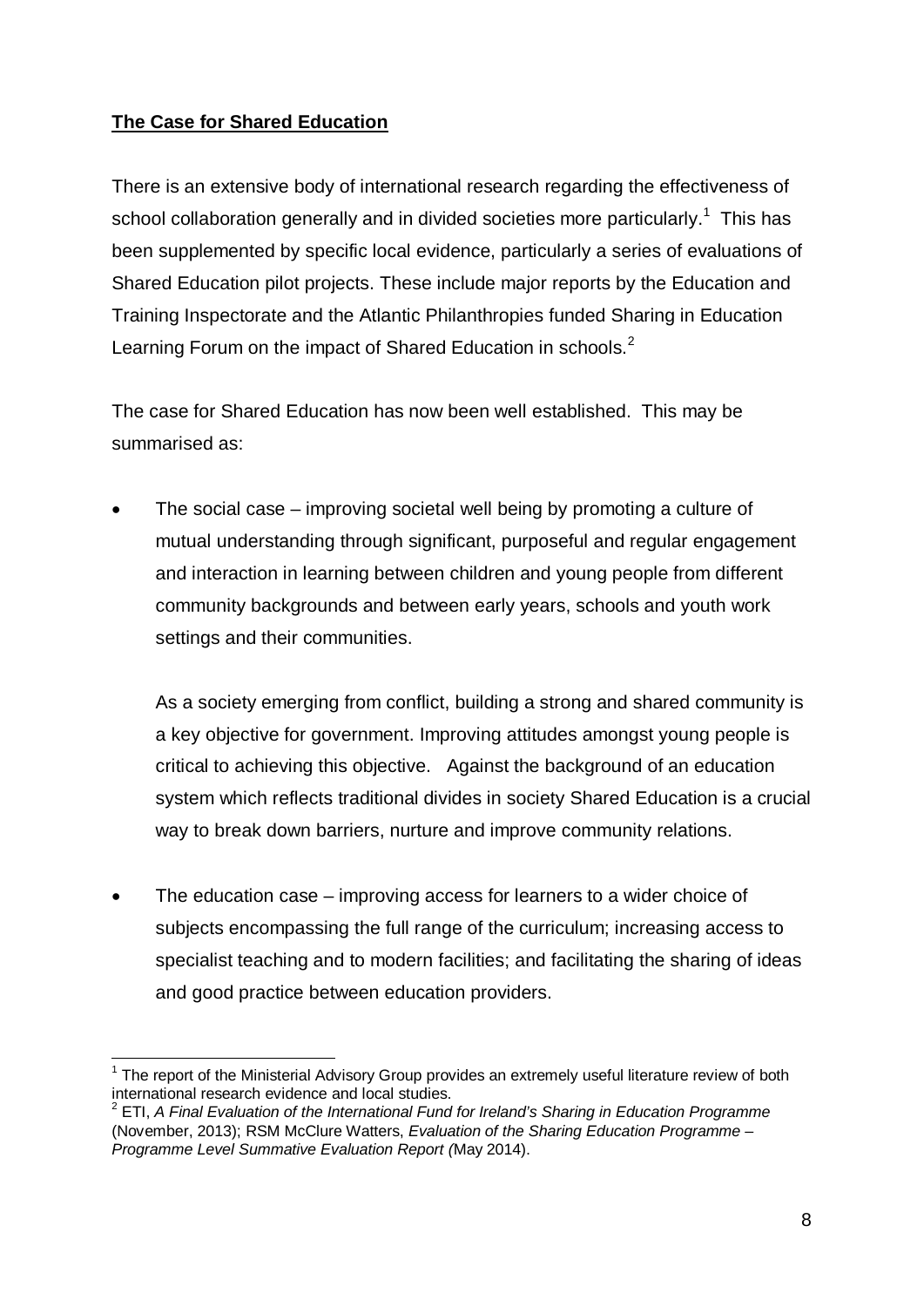Local evaluations have shown that children and young people participating in Shared Education particularly benefit from an increase in self-confidence, selfawareness and self-reflection; being more open to meeting others with differing perspectives; and with improved skills in problem solving, decision making and critical and creative thinking.

It is also clear that participation enables children and young people to develop a greater sense of their own identity and a capacity to articulate their views and opinions with a better understanding and confidence in the accuracy of what they say.

• The economic case – making more effective and efficient use of limited resources to improve value for money.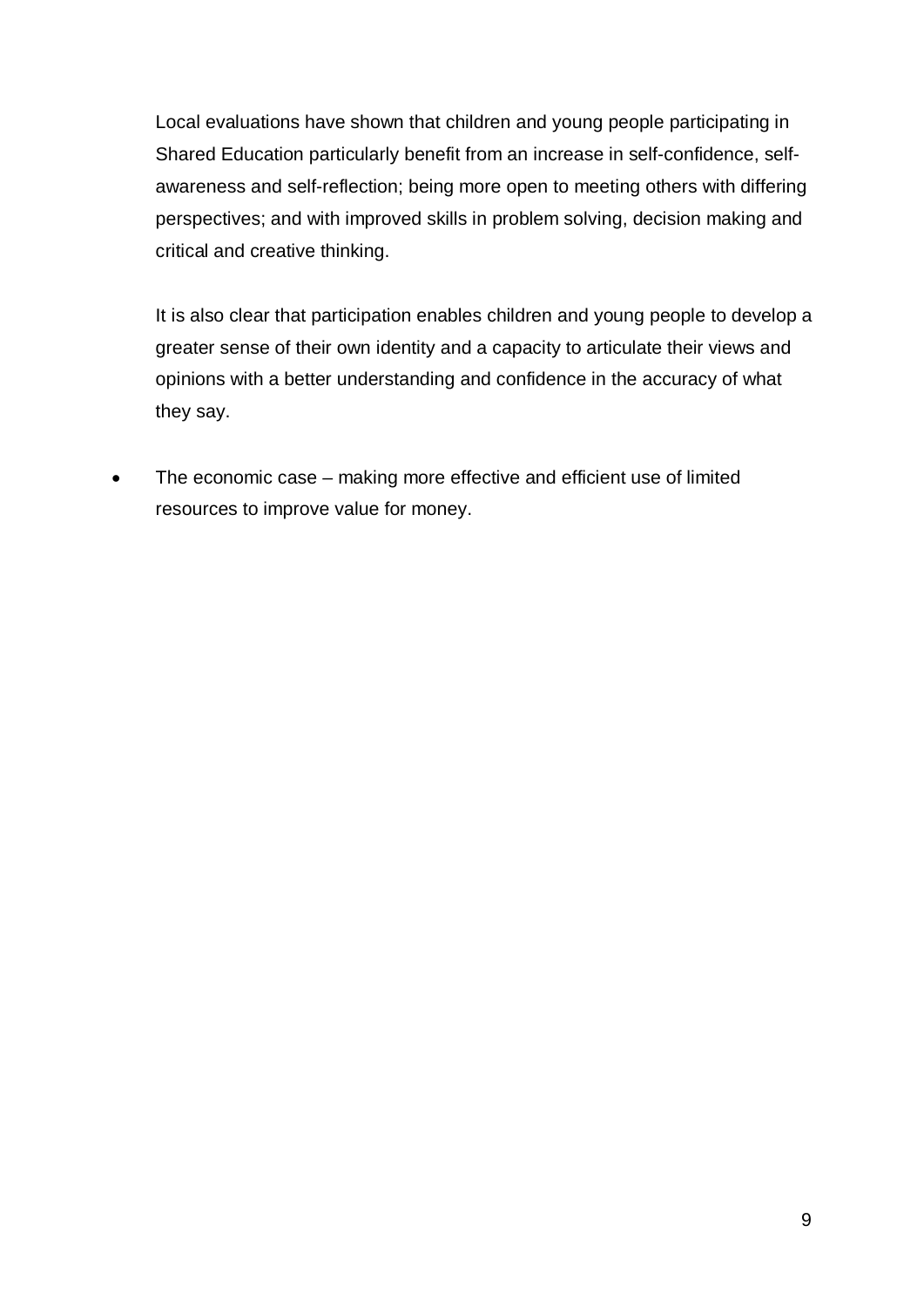### **3. CURRENT AND FUTURE CONTEXT**

Shared Education is developing within a wider legislative and policy context that is designed to promote equality and good relations. This includes both an overarching government commitment to develop a more shared society in the future and more specific education goals. **The policy will be both supportive of and supported by this wider framework** 

#### **Executive Policy**

"Building a Strong and Shared Community" has been recognised by the Executive both as a key priority within its *Programme for Government 2011-15* (PFG) and as essential to the growth of a strong, modern economy and society.

The PfG is the Executive's contract with the people. It sets out the Executive's strategic aims and priorities for the years ahead and explains how the Executive will work with the Assembly and with others to achieve these aims and make progress on its priorities.

The PfG sets out three specific objectives for the DE relating to Shared Education:

- to establish a Ministerial Advisory Group to advise on advancing Shared Education;
- to ensure all children have the opportunity to participate in Shared Education programmes by 2015; and
- to substantially increase the number of schools sharing facilities by 2015.

The Executive's commitment to creating a united, reconciled and shared society is also outlined in the *Together: Building a United Community Strategy* which presents a vision for society based on equality of opportunity, the desirability of good relations and reconciliation. It lays the foundations for a transformed and more shared society in the future and Departments are working together to ensure outcomes are delivered on the ground.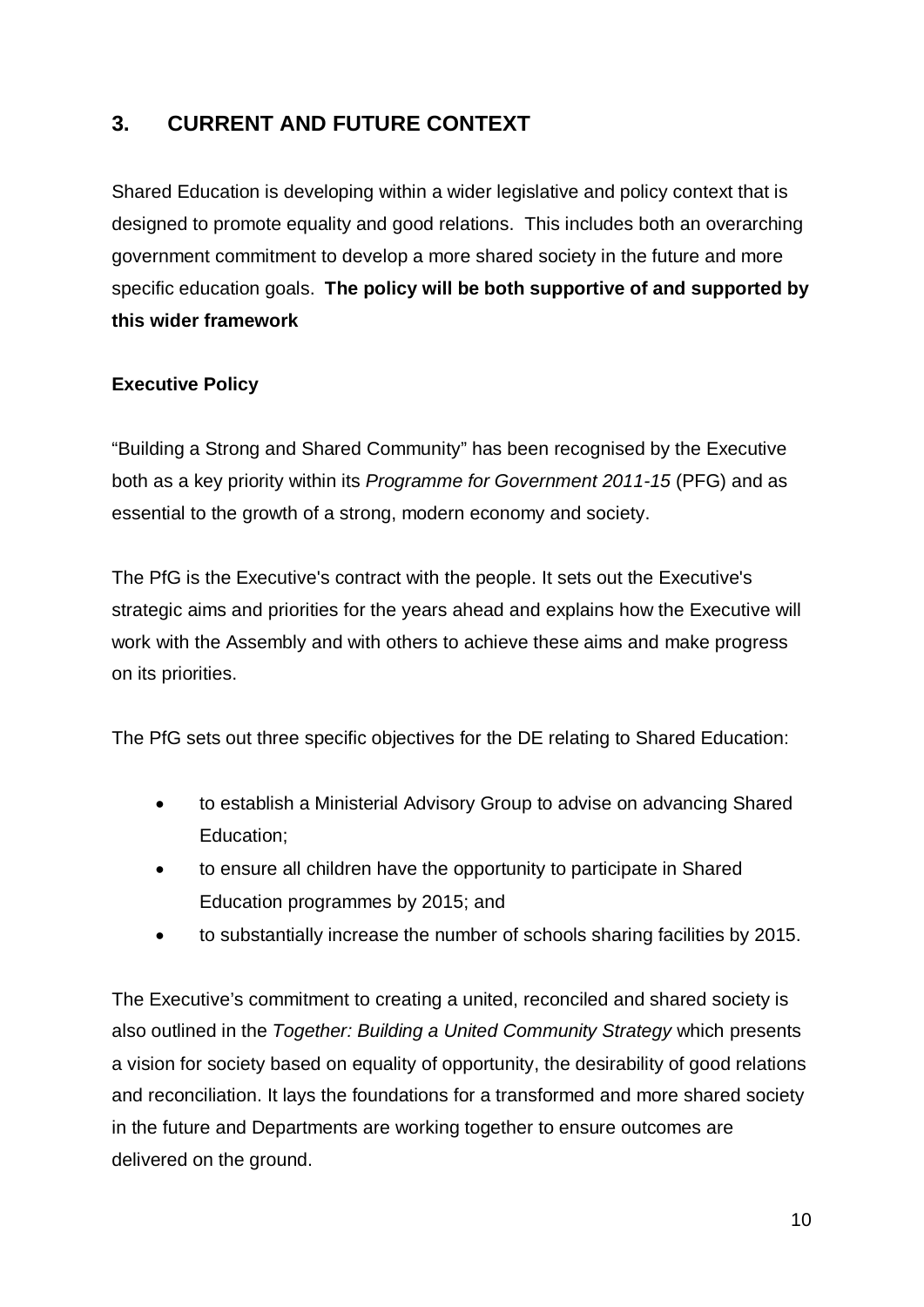The strategy undertakes to "*enhance the quality and extent of Shared Education provision, thus ensuring that sharing in education becomes a central part of every child's educational experience*."

#### **Legislative Requirements**

Whilst there is not currently any enacted legislative requirements in relation to Shared Education, the promotion of both equality of opportunity and good relations are enshrined in the legislative framework. Legislation that is particularly relevant to Shared Education is outlined below:

- The Human Rights Act (1998) in particular the right to education and the right of parents to ensure education in conformity with their own religious and philosophical convictions (first protocol article 2); freedom of thought, conscience & religion (convention article 9); freedom of expression (convention article 10) and the prohibition of discrimination (convention article 14).
- The United Nations Convention on the Rights of the Child (ratified by the UK 1990) in particular the right of the child to education (article 28) and the right of the child to an education that is directed towards 'the preparation of the child for responsible life in a free society, in the spirit of understanding, peace, tolerance, equality of sexes, and friendship among all peoples, ethnic, national and religious groups and persons of indigenous origin' (article 29 (d)).
- Section 75 and Schedule 9 of the NI Act 1998 places a statutory obligation on public authorities in carrying out their various functions to have due regard to the need to promote equality of opportunity –
	- between persons of different religious belief, political opinion, racial group, age, marital status or sexual orientation;
	- between men and women generally;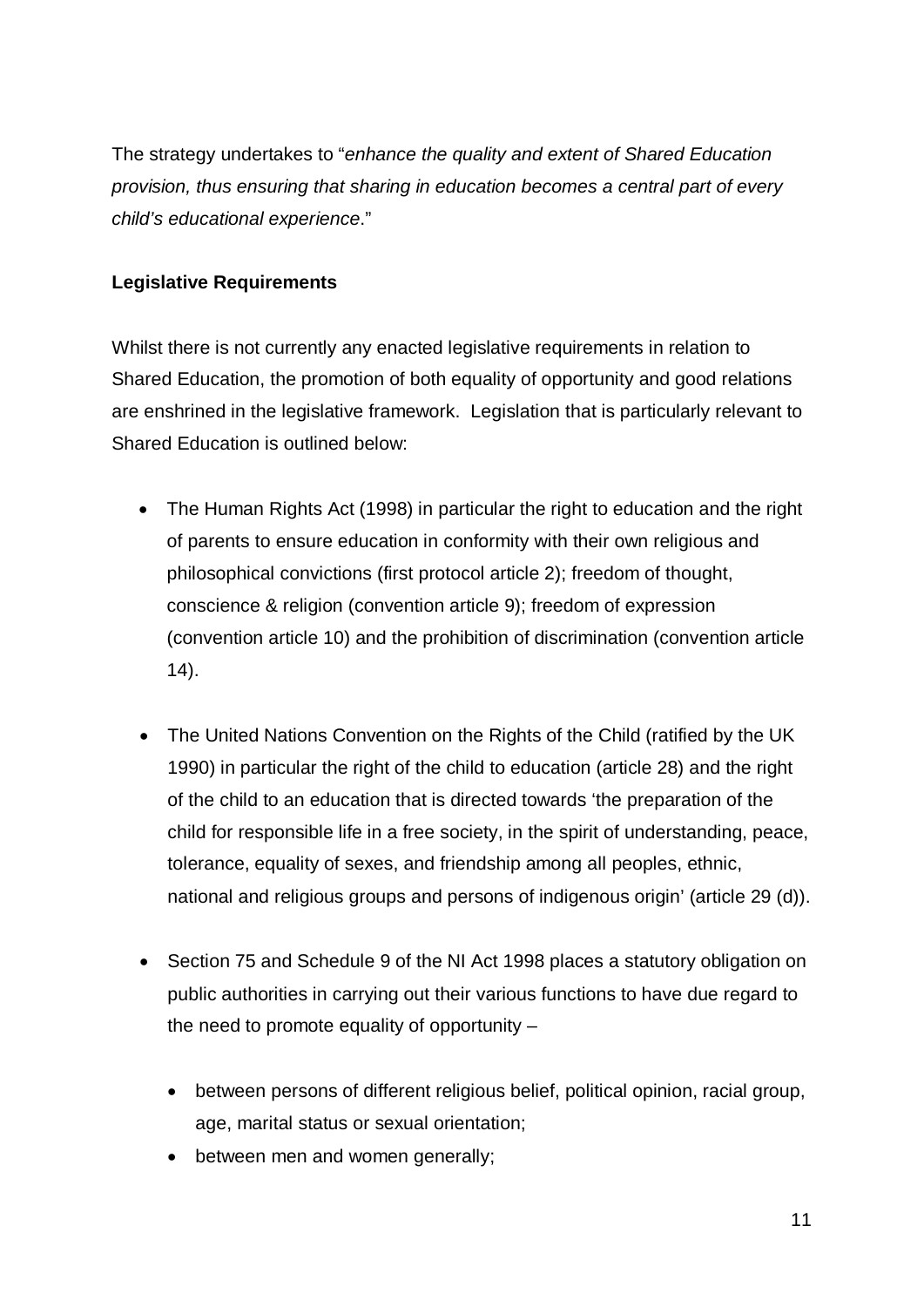- between persons with a disability and persons without; and
- between persons with dependants and persons without.

In addition, public authorities are also required to have regard to the desirability of promoting good relations between persons of different religious belief, political opinion, and racial group.

DE has a statutory duty under Article 64 of the Education Reform Order 1989 to encourage and facilitate the development of integrated education which will not be impacted by Shared Education.

DE also has a statutory duty under Article 89 of the Education ( NI ) Order 1998 to encourage and facilitate the development of Irish-medium education which will not be impacted by shared education.

#### **Education Policy**

The Policy for Shared Education sits within a broader education policy framework designed to improve educational outcomes for young people and tackle the significant tail of educational under-achievement that has characterised our education system by breaking the cycle of social disadvantage, educational failure and restricted life chances.

Notably, the system has embedded both the concepts of self-evaluation and collaborative delivery that evidence indicates are necessary in the development of effective Shared Education programmes.

The DE's School Improvement Policy, *Every School a Good School,* sets out a robust approach to raising standards and tackling underachievement in all schools.

The policy has successfully encouraged a culture within schools of self-evaluation and assessment focussed on self-improvement. A recent Organisation for Economic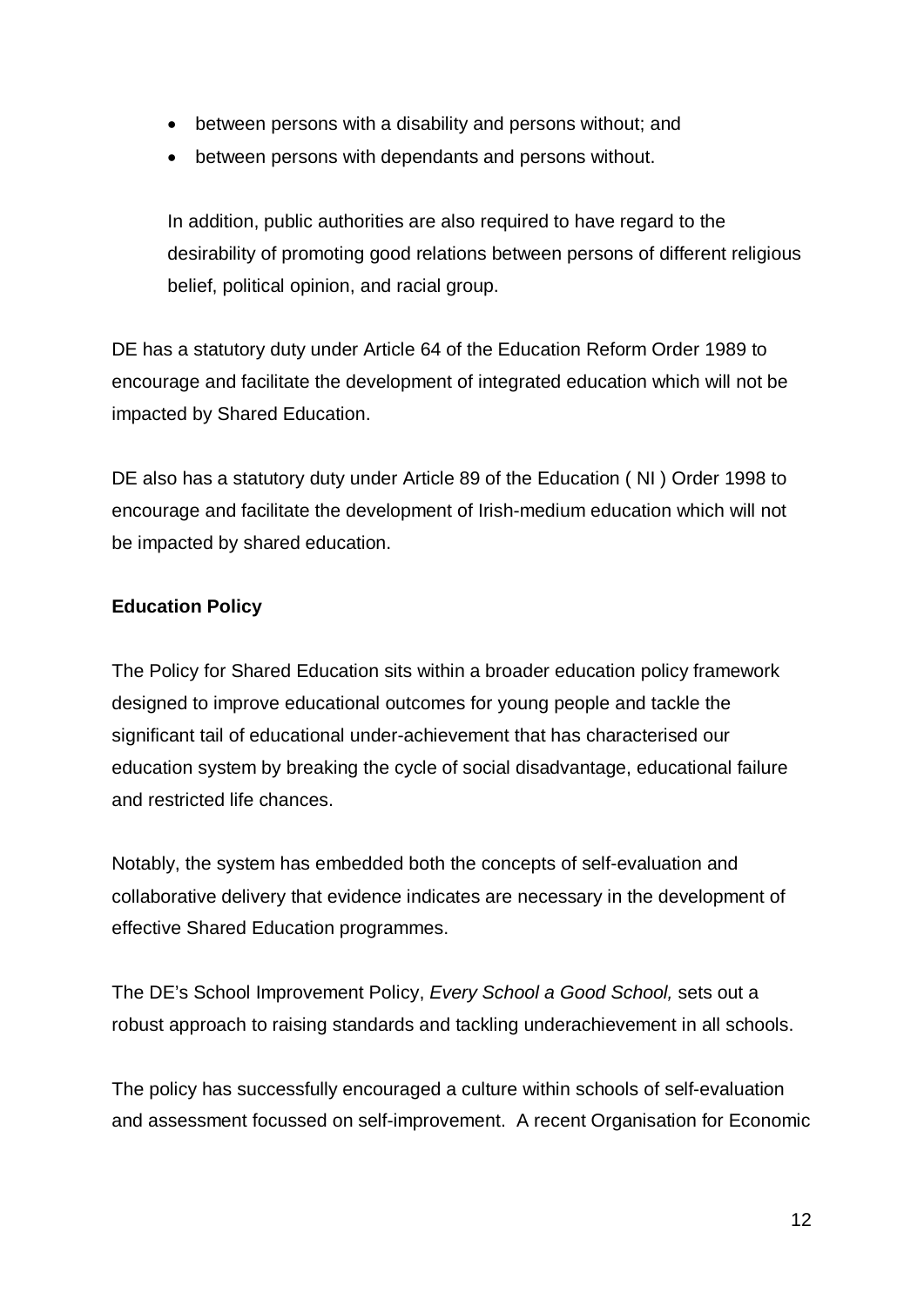Co-operation and Development (OECD) report noted that schools here benefit from sophisticated tools to support their self-evaluation activities.

Equally, Area Learning Communities supported by Entitlement Framework funding have embedded the concept of collaborative delivery of the curriculum and increasingly also become hubs for the development and dissemination of good teaching and leadership practice.

International research has identified four stages of improvement across school systems.<sup>[3](#page-13-0)</sup> In the final stage of school improvement, the journey from great to excellent, successful systems focus on creating an environment that will unleash the creativity and innovation of its educators. Shared Education has the potential to build on solid foundations and help facilitate the innovation and the collaborative practice that is a feature of successful education systems internationally.

#### **The Curriculum**

The statutory curriculum provides a core enabling framework to promote Shared Education. The Curriculum was revised in 2007 with the aim of empowering young people to develop their potential and make informed and responsible decisions throughout their lives through three key objectives:

- the development of the young person as an individual;
- a contributor to society;
- a contributor to the economy and environment.

Key elements which focus on the real and relevant issues that young people need to assimilate in preparation for life and work in society are embedded in the individual areas of learning (subjects).

The learning areas of Personal Development and Mutual Understanding (PDMU), Local and Global Citizenship and Learning for Life and Work (LLW) are key vehicles

<span id="page-13-0"></span> <sup>3</sup> McKinsey and Company, *How the worlds' most improved school systems keep getting better* (November, 2010).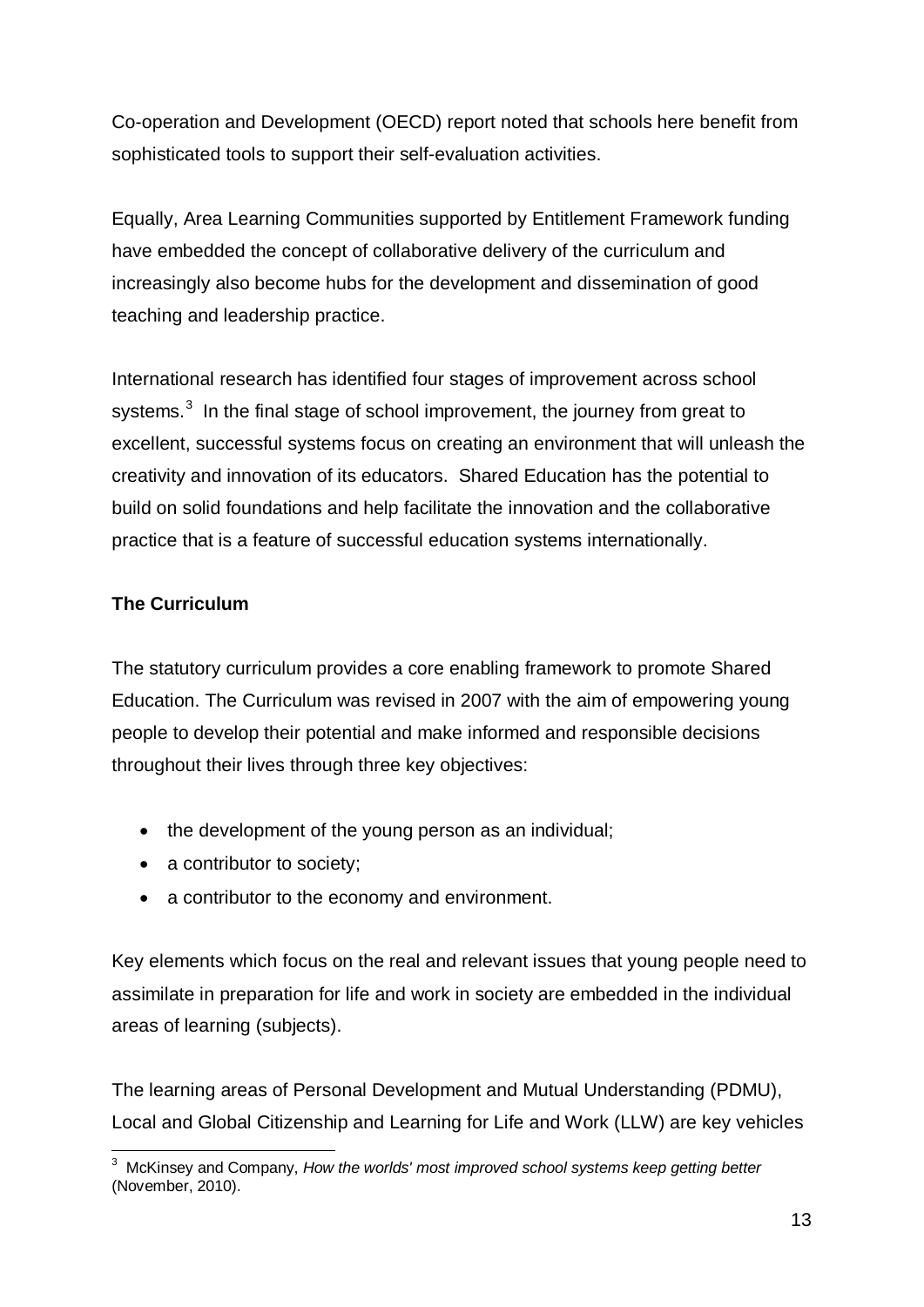for embedding Shared Education through the curriculum delivered in schools. They were developed specifically to enable young people across the key stages to learn about themselves and others, developing tolerance, respect and open-mindedness through understanding similarities and respecting differences between people in the local community and beyond in order to help them address the challenges and opportunities they may encounter in society.

In addition, all subject strands but in particular, religious education, history, geography, English, languages, drama and art and design provide opportunities for teachers to design learning programmes that explore identity, diversity and promote reconciliation, developing the attitudes and dispositions.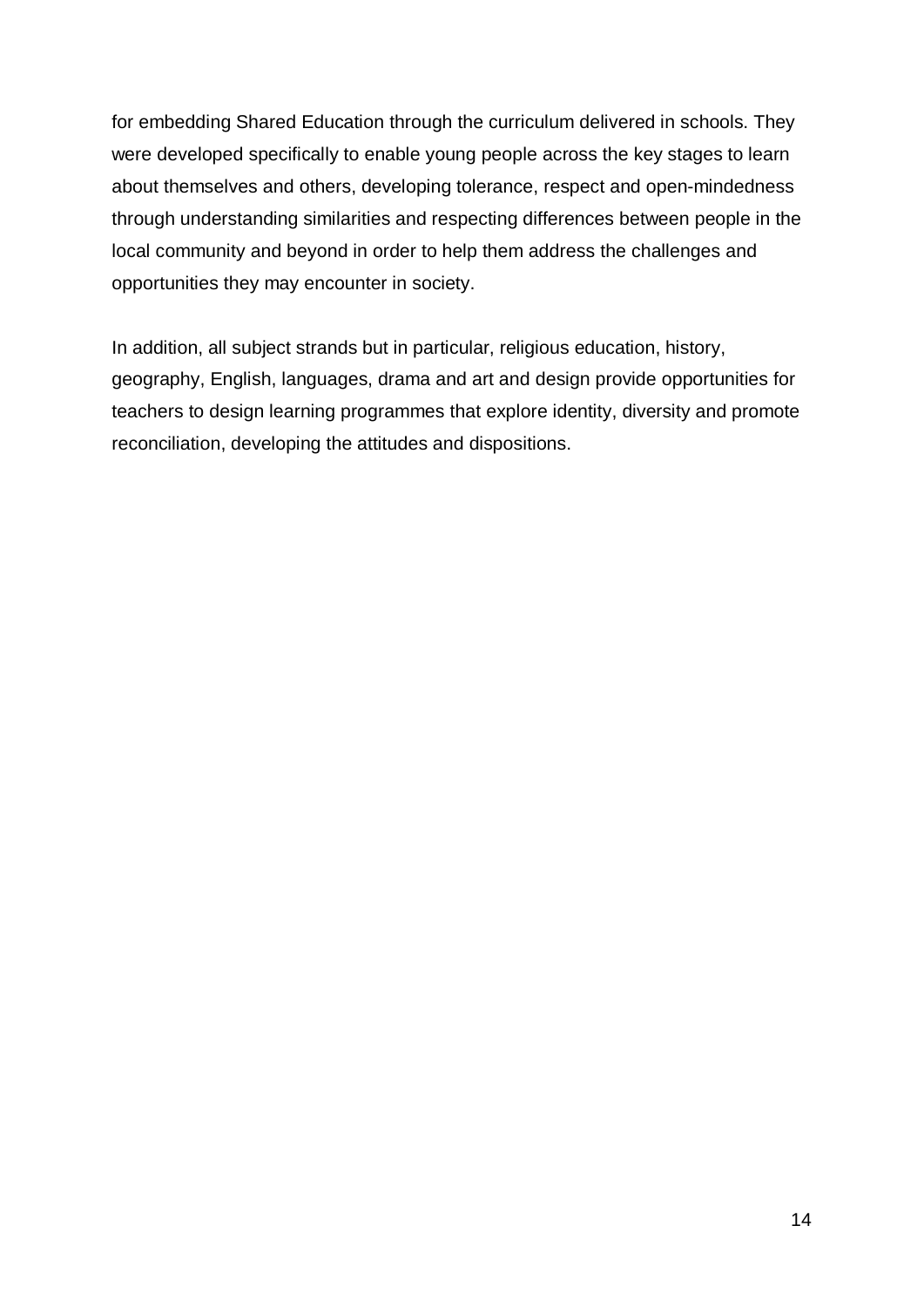# **4. A POLICY FOR SHARED EDUCATION**

#### **What is Shared Education?**

Shared Education is described as the organisation and delivery of education so that it:

- Meets the needs of, and provides for the education together of learners from all Section 75 categories $4$  and socio-economic status;
- Involves schools and other education providers of differing ownership, sectoral identity and ethos, management type or governance arrangements; and
- Delivers educational benefits to learners, promotes the efficient and effective use of resources, and promotes inclusion in terms of equality of opportunity, good relations, equality of identity, respect for diversity and community cohesion.

Specifically, Shared Education involves the sustained provision of opportunities for children and young people from different community, as well as social and economic, backgrounds to learn together.

It is expected that Shared Education will be organised and delivered in such a way that promotes equality of opportunity and social inclusion by providing opportunities for children from differing Section 75 groups (e.g. children from different religious backgrounds, children from different racial backgrounds, children with and without disabilities, children who are carers or school age mothers) and from differing socioeconomic backgrounds to learn together at school and in less formal education.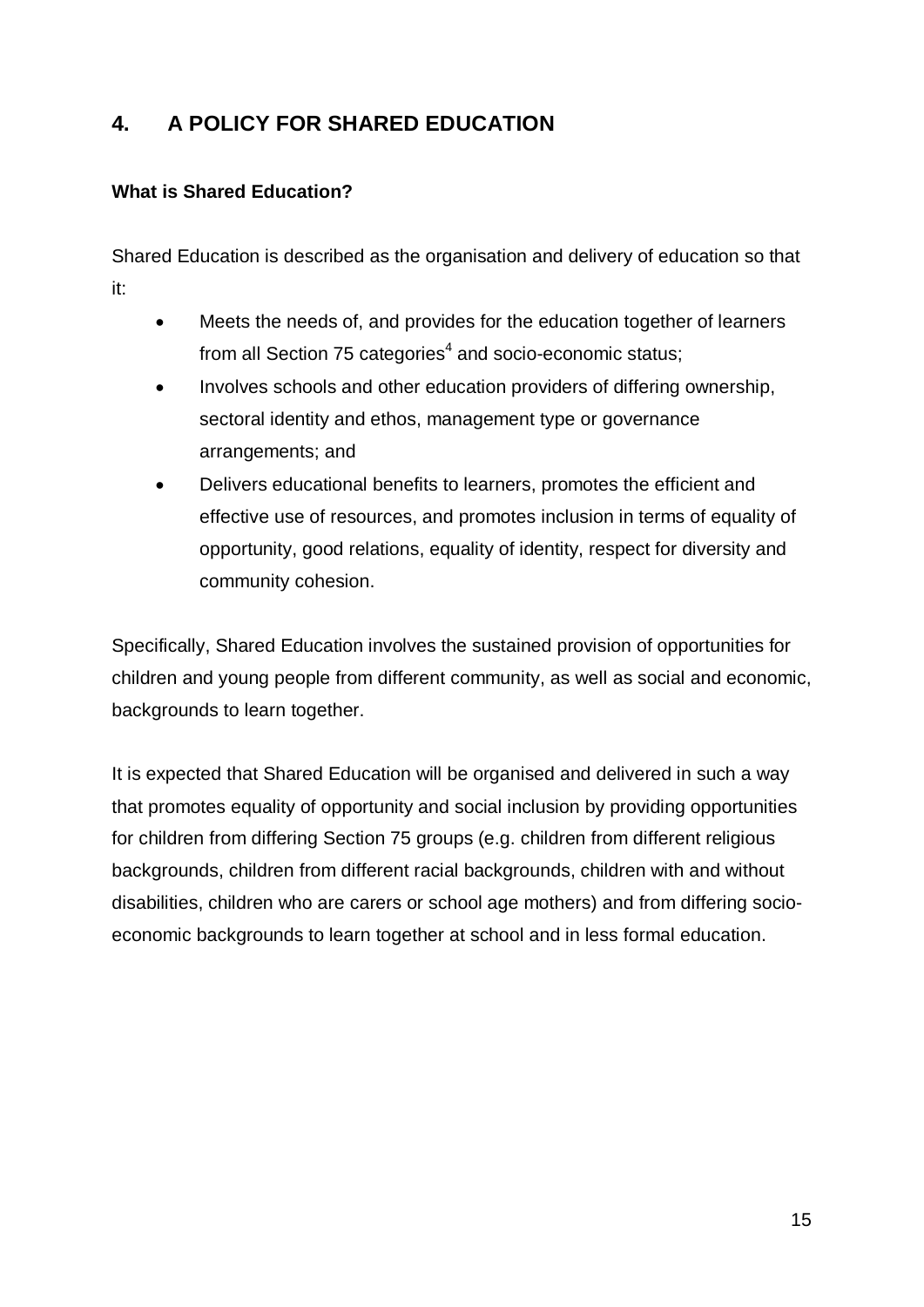#### **Integrated Education**

DE is conscious of its duty to encourage and facilitate the development of integrated education and will continue to do so alongside the advancement of Shared Education.

For the past 30 years integrated schools have been an alternative to largely religiously separated schools. Through their admissions criteria they aim to enroll approximately equal numbers of Catholic and Protestant children, as well as children from other religious and cultural backgrounds.

Since the establishment of Lagan College, the first integrated school, the integrated sector has grown and, currently there are 62 formally integrated schools with a current enrolment of almost 22,000 pupils or around seven percent of the schoolaged population.

Our system has a plurality of different school types: Shared Education engages schools and other education providers of differing ownership, sectoral identity and ethos, management type or governance arrangements.

As with schools of other management types, integrated schools will partner with a school of differing management types to participate in Shared Education. Schools of differing management types may also choose to partner with integrated schools to deepen and develop their ethos of inclusion. This will provide opportunities for sharing the good practice that has been developed within the integrated sector and provide collaborative opportunities that can equally benefit pupils attending integrated schools.

The level of sharing across schools is at different levels along a continuum where integrated education, which has already embraced a culture of diversity, is at the upper end of that continuum. Indeed, by supporting Shared Education, it is envisaged that a proportion of schools may move along the continuum to a more fully integrated model.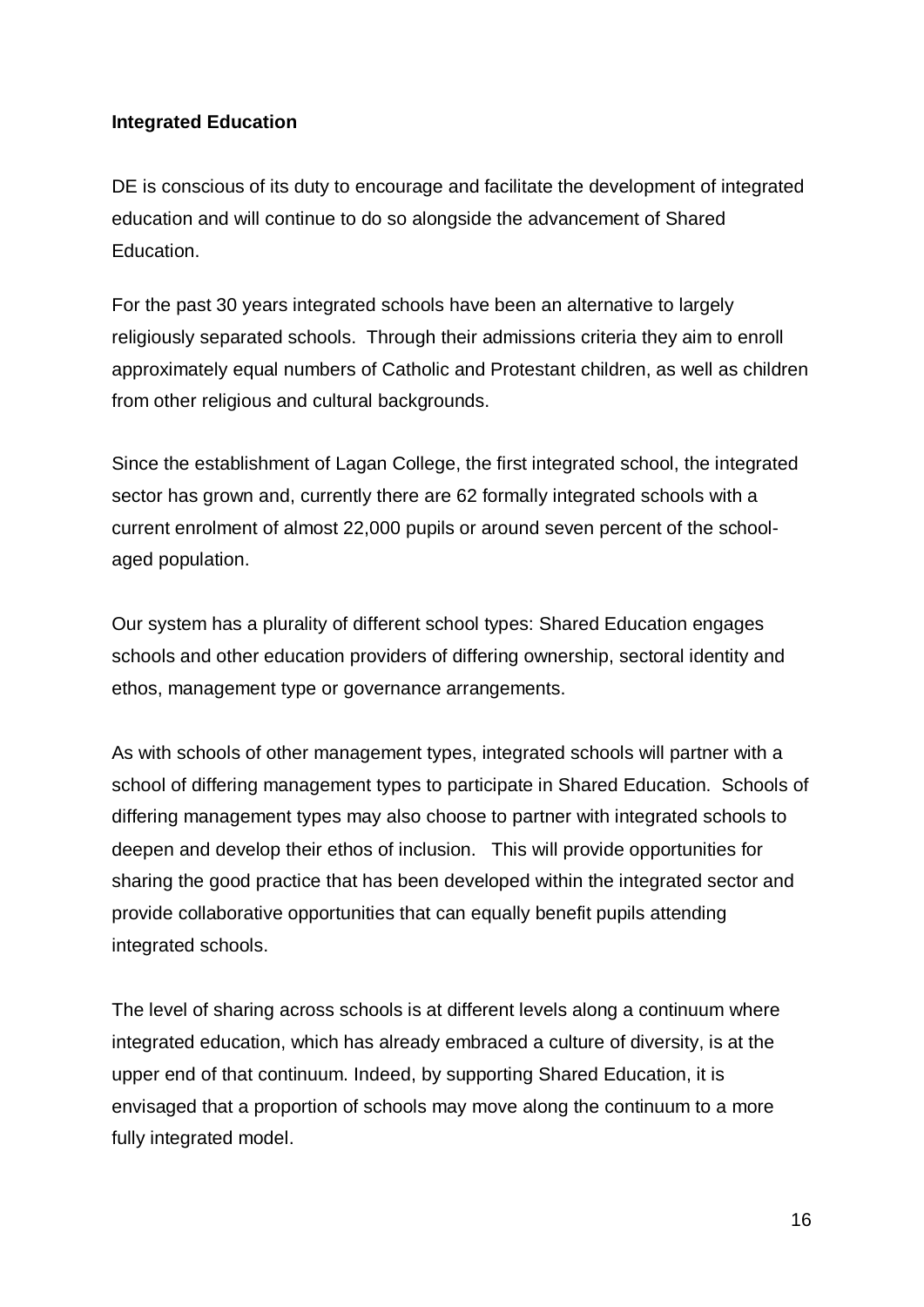#### **Irish-medium Education**

DE recognises the challenges which Shared Education may present in the full immersion environment of Irish-medium schools. However, there are many types of Shared Education and no one size fits all approach. Experience from the International Fund for Ireland's Sharing in Education Programme indicates that partnerships have been able to develop and design Shared Education programmes which complement the ethos of Irish-medium schools. Going forward the Department will take into account the particular needs of the Irish-medium sector in the development of Shared Education.

The Department is conscious of its duty under the Education Order 1998 (Article 89) to encourage and facilitate the development of Irish-medium education and will continue to do so alongside the advancement of Shared Education.

#### **Types of sharing**

There are a wide range and variety of opportunities for Shared Education. Examples include:

- pupils coming together from different sectors for curriculum based collaboration, for example to study a specific subject through a shared class, or to undertake a project;
- schools sharing to provide greater access to expertise, facilities and resources;
- children and young people involved in statutory and voluntary youth work settings coming together to learn in an informal education setting;
- shared planning days to develop and co-ordinate shared activities;
- joint teaching and learning/assessment policies for shared subjects, joint pastoral policies and joint action plans within each School Development Plan to promote attainment;
- shared professional development for teaching and support staff youth workers and early years practitioners;
- shared teaching and non-teaching staff;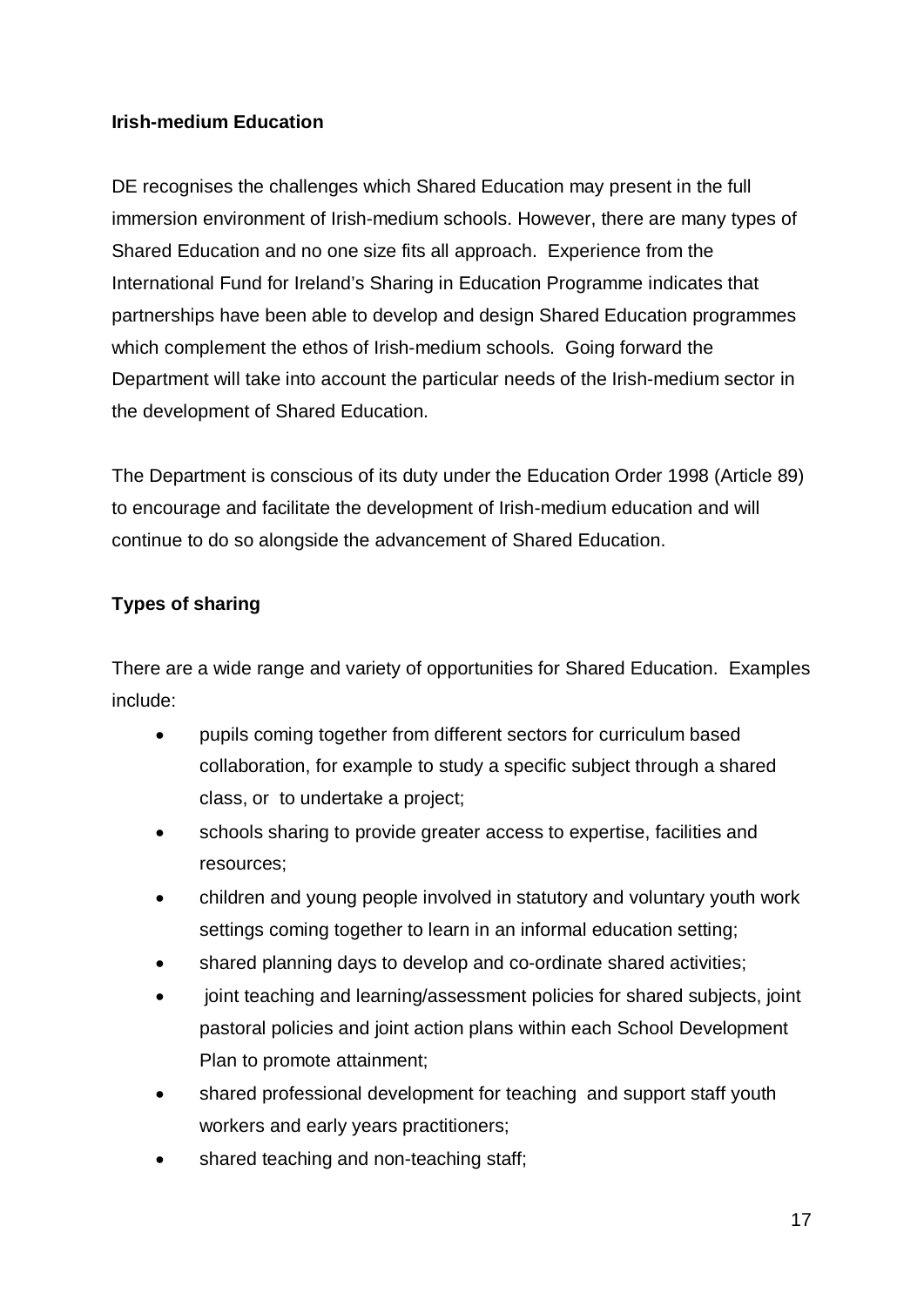- joint training for Boards of Governors;
- shared Board of Governors or joint sub-committees;
- shared accommodation or campuses.

There is no one size fits all solution. Importantly, creativity and innovation are core elements in the further development of Shared Education.

The Department recognises that the advancement of Shared Education needs to be viewed as movement along a continuum. Educational settings and the communities they serve are at different stages in their readiness for sharing. It is essential to adopt an approach in which identifying and responding to the needs of all children and young people are paramount.

#### **Core Principles Underpinning the Delivery of Shared Education**

Regardless of the type of sharing being undertaken there are a number of core features which must underpin the development of high quality Shared Education.

#### *Core Principles Underpinning the Delivery of Shared Education*

- Support of leadership, staff, children and young people, parents and the wider community;
- Clearly defined vision and outcomes for all experiences;
- Effective planning and arrangements for monitoring and evaluation; (for schools this will be embedded in the School Development Plan);
- **AIMS** Adequate training for teaching and support staff and youth workers;
	- Engagement with and support from the relevant Managing Authority.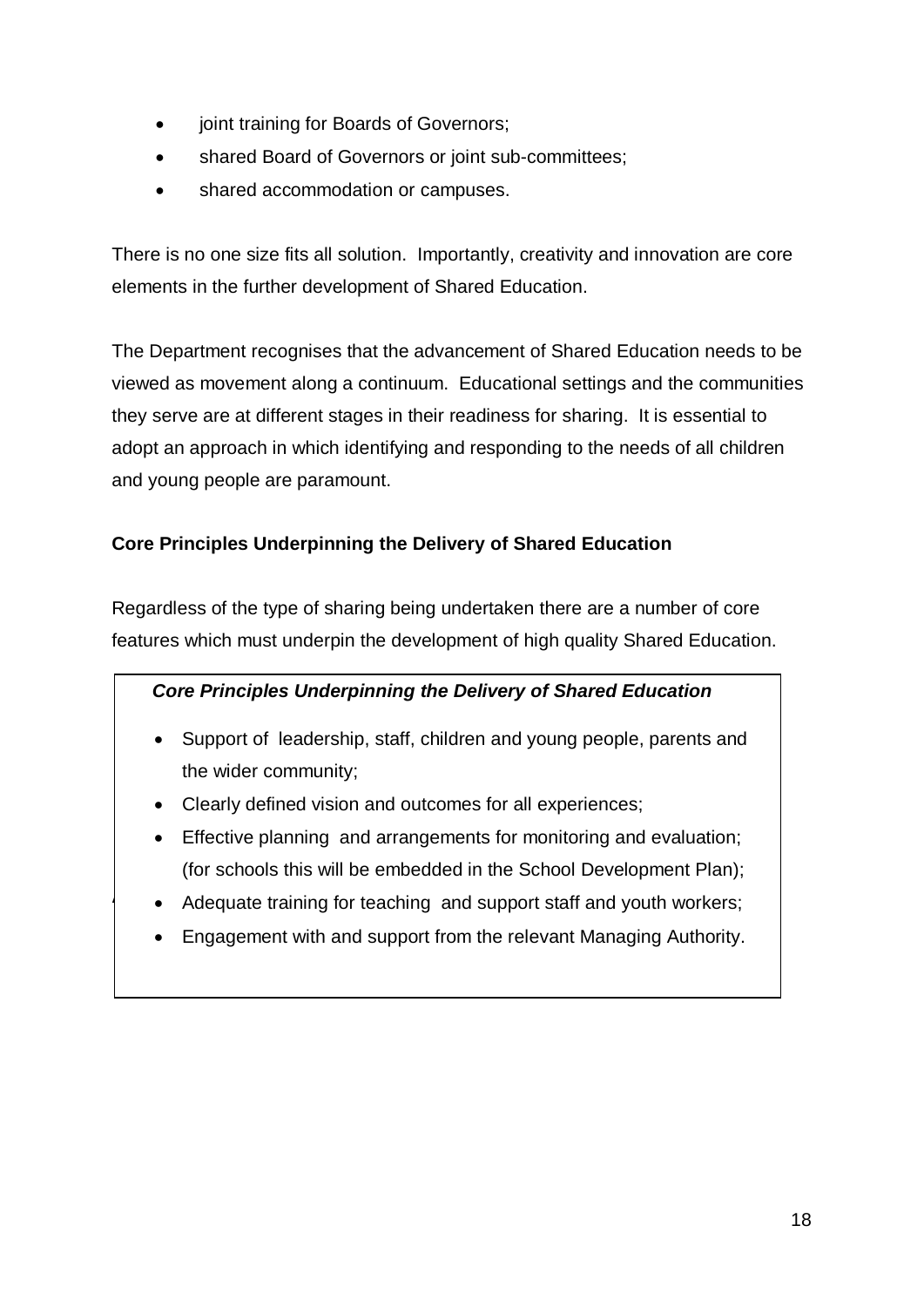The aim of this policy is:

**To encourage and facilitate collaborative working across educational providers, on a cross sectoral basis, to deliver educational and social benefits to learners, promote equality of opportunity, good relations, equality of identity, respect for diversity and community cohesion.**

The objectives of the policy are to:

- provide all children and young people with an opportunity to participate in a programme of high quality Shared Education on a continued and progressive basis;
- provide greater opportunity for leaders, teachers, youth workers and other non-teaching staff from different organisations to work collaboratively in the interests of all learners and their communities;
- improve access for learners to the full range of the curriculum, to high quality teaching, and to modern educational facilities;
- embed sharing into the ethos of every school;
- improve educational and reconciliation outcomes; and
- contribute to the creation of a more harmonious society.

The intended outcomes of the policy are:

- an increase in the opportunity for young people to learn in a shared environment (both formal and non-formal);
- an increase in the number of children and young people participating in high quality Shared Education programmes;
- qualitative evidence from children and young people of high quality participation, learning, achievement and attitudinal change;
- an increase in the number of schools participating in high quality Shared Education programmes; and
- an increase in the number of schools sharing facilities and resources.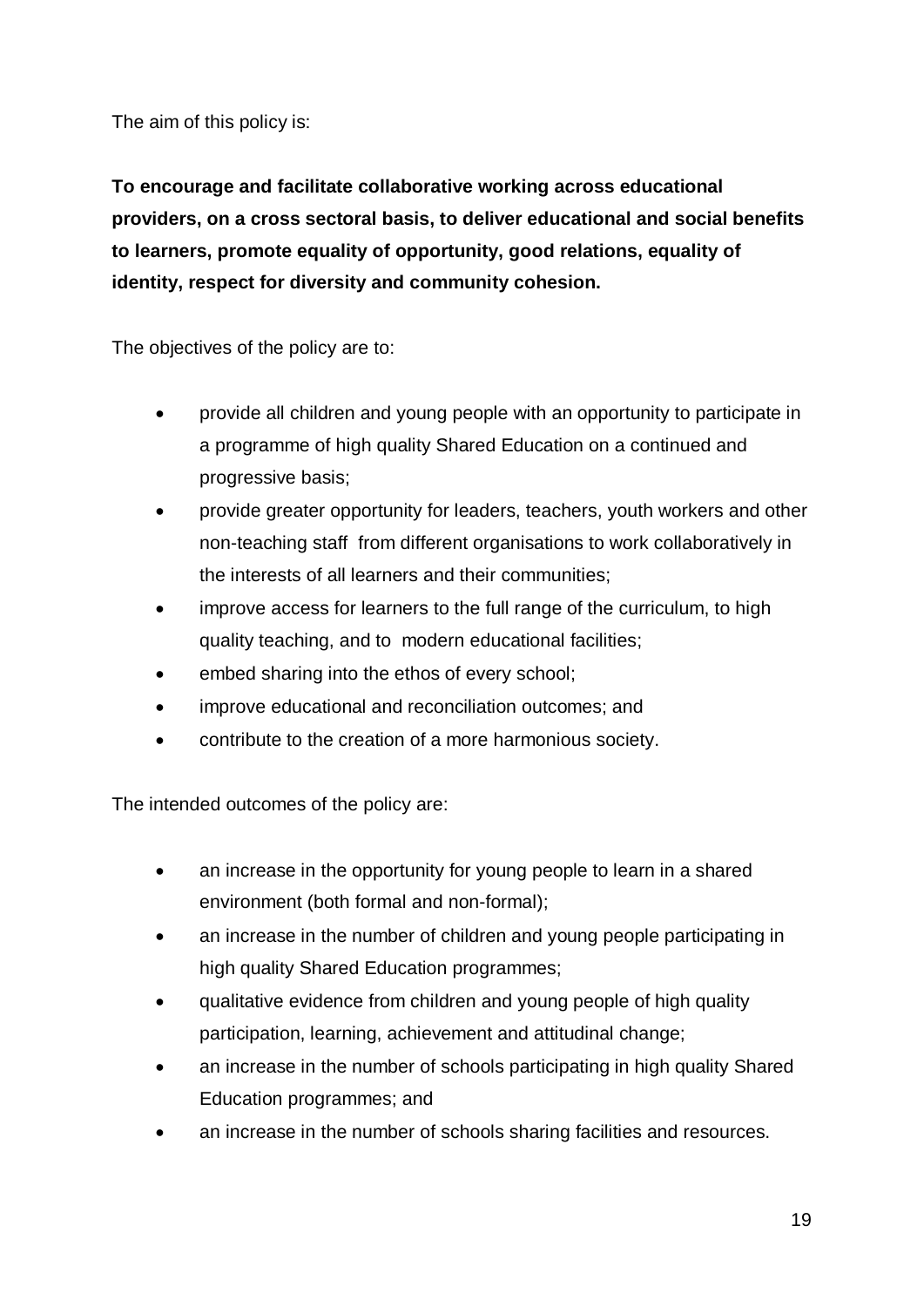# **5. DELIVERING SHARED EDUCATION**

The Department of Education is committed to encouraging and facilitating a more integrated approach to the delivery of education by embedding the principles of Shared Education across the education system.

This chapter sets out the actions and interventions that we will take to support the development of Shared Education.

#### **Area 1: Defining, Encouraging and Facilitating Shared Education**

#### **Key Action 1: Bring forward Legislation**

DE will bring forward a Shared Education Bill which will provide a statutory definition of Shared Education and provide a power to encourage and facilitate Shared Education. A draft Shared Education Bill accompanies this document.

#### **Key Action 2: Provide Co-ordinated and Effective Support for Practitioners**

In order to support effectively the further development of Shared Education, dedicated officers will be appointed in each Education and Library Board (or within the Education Authority) with responsibility to encourage, facilitate and support Shared Education.

These officers will provide effective local, on the ground assistance, working with Shared Education partnerships to promote, plan and implement shared activity.

They will also operate as a regional team, working in conjunction with DE and its Education & Training Inspectorate and with other key stakeholders particularly the Council for the Curriculum Examinations and Assessment (CCEA) to: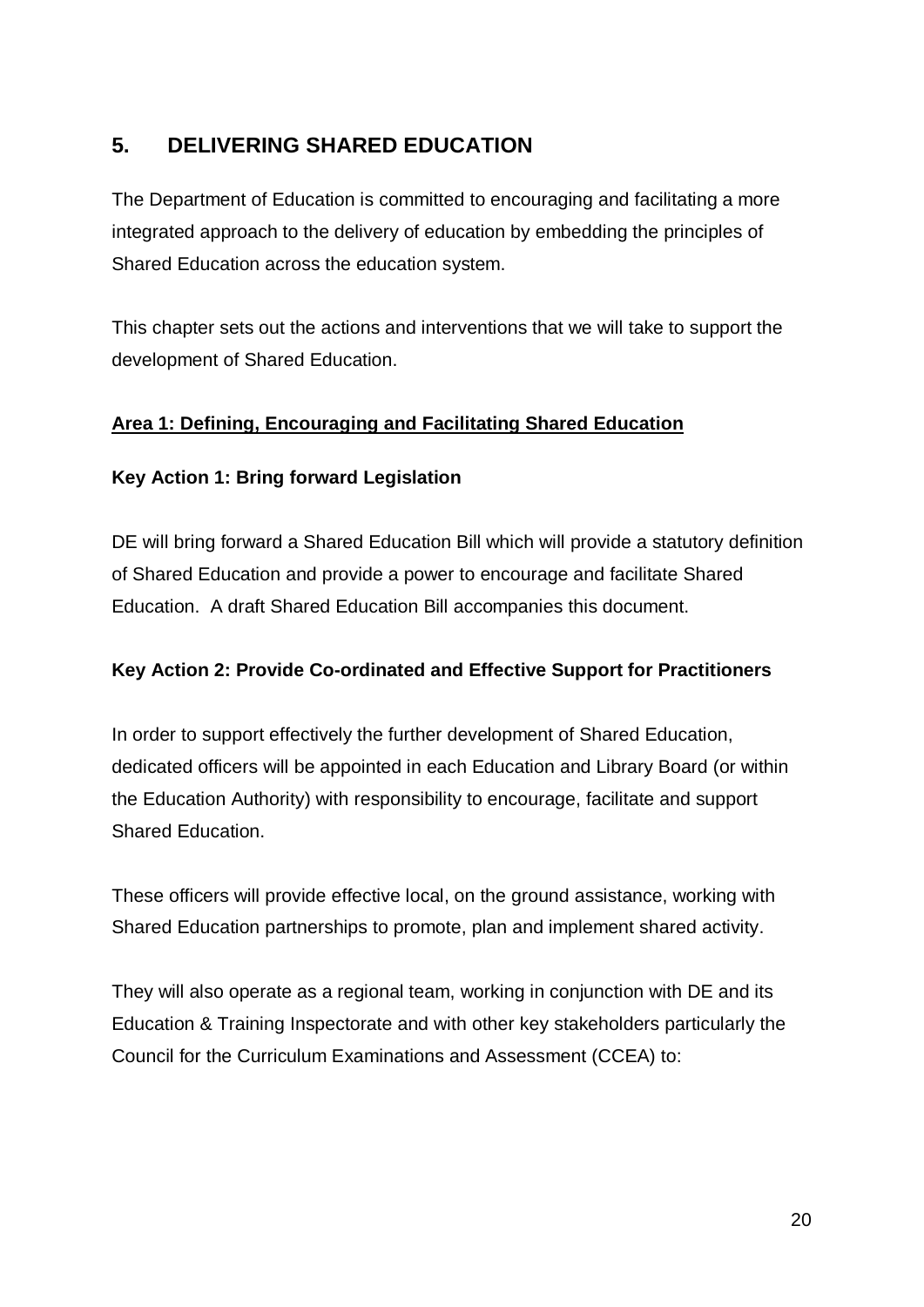- develop and drive forward a strategy for advancing Shared Education that includes setting targets and goals and monitoring Shared Education activities;
- review existing and proposed policies within education and ensure that where appropriate activities seek to encourage and facilitate Shared Education;
- commission research and evaluation(s) into Shared Education;
- facilitate the sharing and dissemination of good practice; and
- report annually on progress being made.

Sectoral Support Bodies and other stakeholders will also have a role in encouraging and facilitating Shared Education. The Education Authority will consider how best to coordinate the range of support that may be available.

#### **Key Action 3: Develop self-assessment tools for practitioners**

The Education and Training Inspectorate will develop a Shared Education Continuum model, which can be used by schools and other non-formal educational settings, to self assess their practices, methodologies and capacity in relation to the delivery of Shared Education. This will be supported by the development of quality indicators. In undertaking this work, the Inspectorate will draw on existing learning and work by other stakeholders who have sought to develop a Shared Education Continuum model.

The Shared Education Continuum will be an effective tool to assist practitioners in carrying out effective initial self-reflection to identify their baseline in relation to Shared Education, to set effective goals and to measure how much progress they have made in meeting these goals.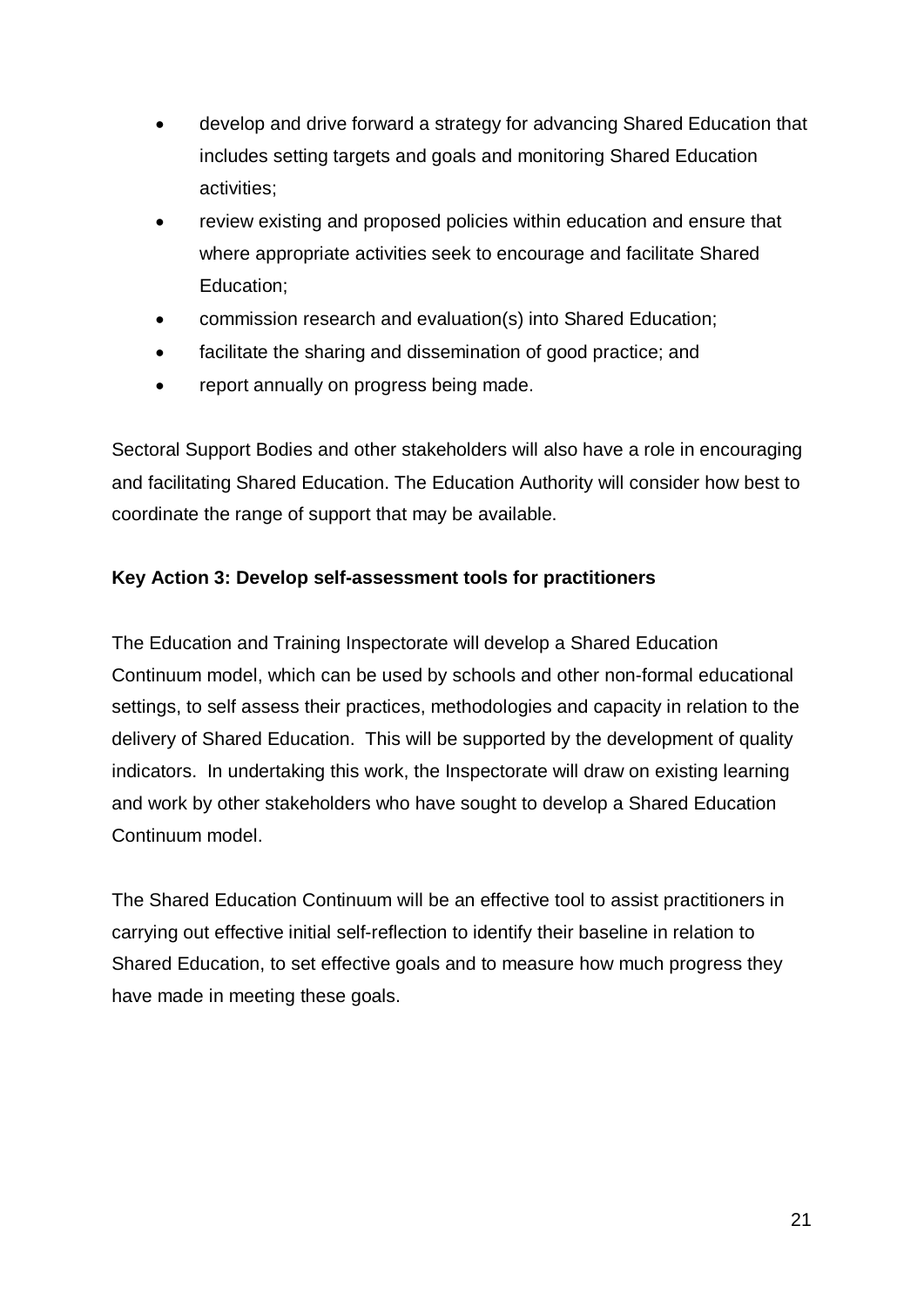#### **Area 2: Future funding of Shared Education**

#### **Key Action 4: Provide funding support 2014-18**

DE is, in conjunction with funding from the Delivering Social Change project and Atlantic Philanthropies, providing a funding stream to support Shared Education in schools over the next four years. This funding will focus on schools that have already engaged in collaborative working. Funding of £25 million over four years will be available. This represents a significant funding commitment against the backdrop of an extremely challenging financial landscape in the coming years.

DE will also work with the Special EU Programmes body to advise on how best Peace IV funding can be used to support further the development of Shared Education in schools that have not yet engaged in Shared Education, as well as across pre-school and youth work settings in a way that will complement the Delivering Social Change Shared Education project.

#### **Key Action 5: Develop Sustainable Long-Term Delivery Arrangements**

Whilst a significant number of pilot projects have taken place with external funding support, the Department wants, in the longer term, to see Shared Education not as an 'add on' or optional enrichment activity but as a normal and common experience for all young people firmly embedded within the ethos of each school.

Consequently, DE will use the learning from both the Delivering Social Change and Peace IV projects, as well as other long standing practices of collaborative, inclusive and citizenship education, to determine how best to support educational establishments in offering Shared Education in the longer term from 2018 onwards.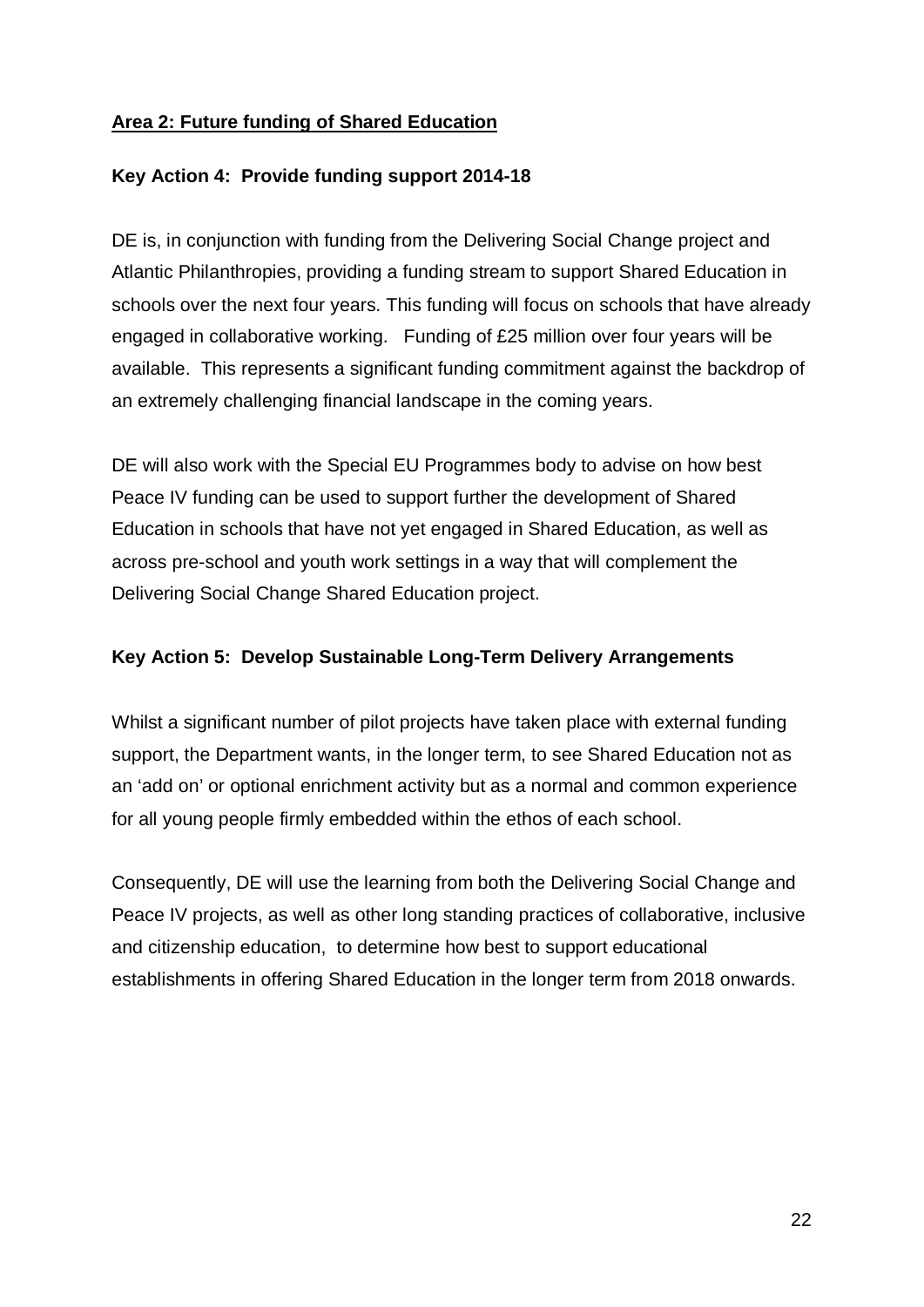#### **Area 3: Structures for Shared Education**

#### **Key Action 6**: **Develop Innovative Options for Sharing**

DE will develop innovative options for sharing. The Executive's '*Together: Building a United Community'* strategy includes a target to commence 10 new Shared Education Campuses in the next five years.

In response to the interest of some controlled and maintained schools, DE has, in consultation with the Catholic Trustees and Transferors Representative Council, brought forward guidance for a jointly managed school model that will provide an alternative model for educating pupils from different community backgrounds together at the same school (i.e. one that will provide shared education with a Christian ethos managed by a Board of Governors with balanced community representation).

# **Key Action 7: Provide Capital Investment to Support Schools Sharing Educational Facilities**

As noted above, the Executive's '*Together: Building a United Community'* strategy includes a target to commence 10 new Shared Education Campuses in the next five years. DE is responsible for delivering this programme.

The Shared Education Campuses Programme complements work already underway in DE on Shared Education and area planning. It is aimed at providing capital assistance to schools to facilitate Shared Education (on a cross community basis) by either providing new shared educational facilities, enhancing existing shared facilities or through shared education campuses.

The programme targets schools that can demonstrate the following types of sharing:

- shared educational facilities where new educational facilities are built to allow for shared use by all schools within the model;
- enhanced educational facilities where current educational facilities are improved to allow for shared use by all schools within the model; and
- shared campus where schools are co-located and share infrastructure.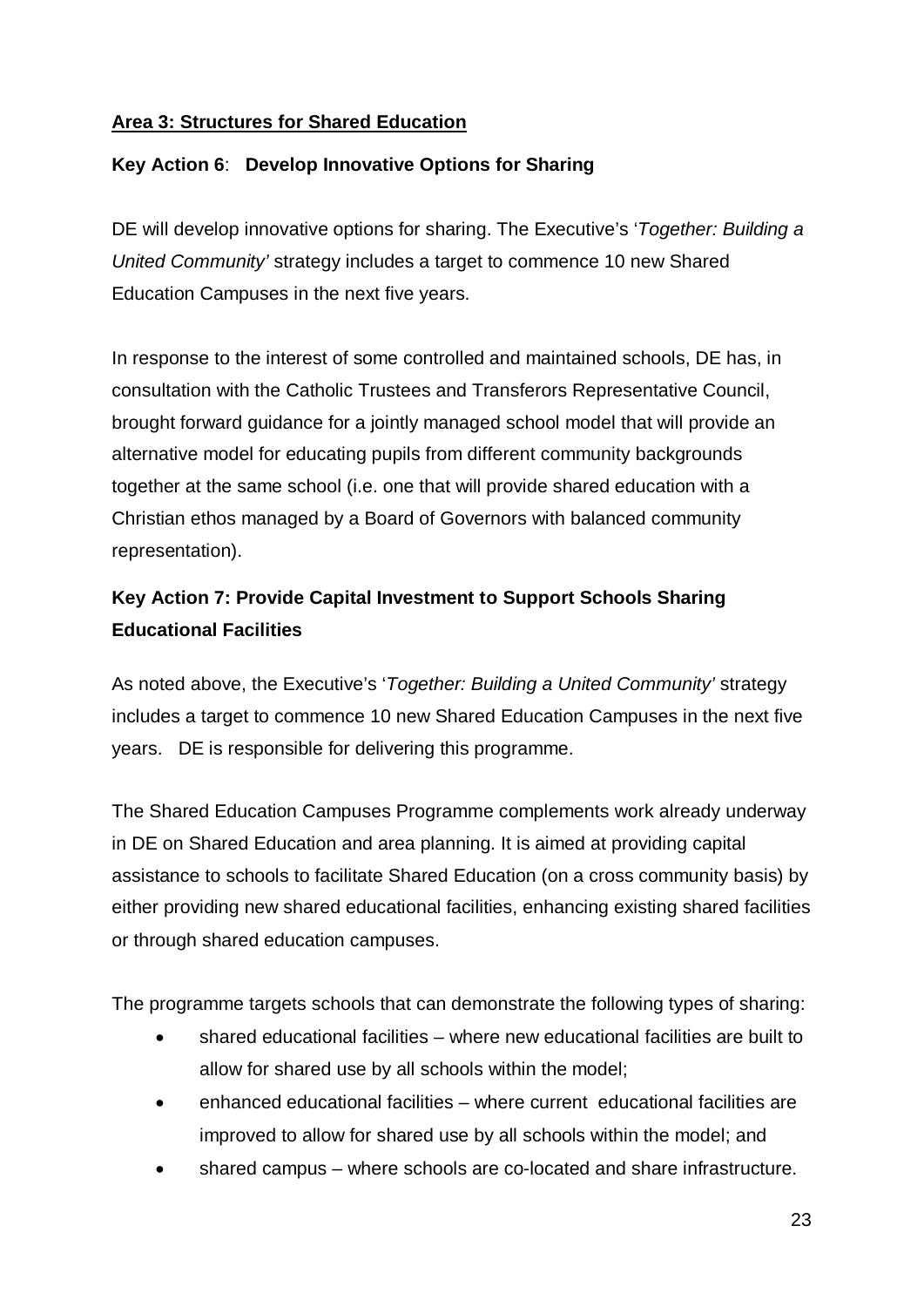The key purpose of the Shared Educational Campuses Programme is to ensure high quality educational benefits to children and young people. To ensure the best chance of successful long-term collaboration among schools, projects need to build on a solid foundation of existing sharing and have the support of their local community.

#### **Area 4: Embedding sharing throughout the education system**

#### **Key Action 8: Develop Effective Monitoring and Evaluation Arrangements**

Effective monitoring and evaluation arrangements for Shared Education will be put in place.

DE in conjunction with its Arm's Length Bodies will require schools engaging in Shared Education programmes to outline specific plans and goals for Shared Education in their School Development Plans.

The Education (School Development Plans) Regulations require schools to outline their strategies for raising the standards of attainment among all pupils. It is expected that School Development Plans will explicitly set out the contribution Shared Education programmes are expected to make in raising pupil attainment.

In monitoring and evaluating arrangements for Shared Education, the Department will seek to assess the attitudes of children and young people through on-going research (eg: Young Life & Times survey).

Where schools and other educational institutions are in receipt of a Shared Education funding, the Education and Training Inspectorate will explicitly review the use of that funding in its inspection reports particularly in relation to:

- the added value of such Shared Education activities;
- the quality and effectiveness of the Shared Education activities;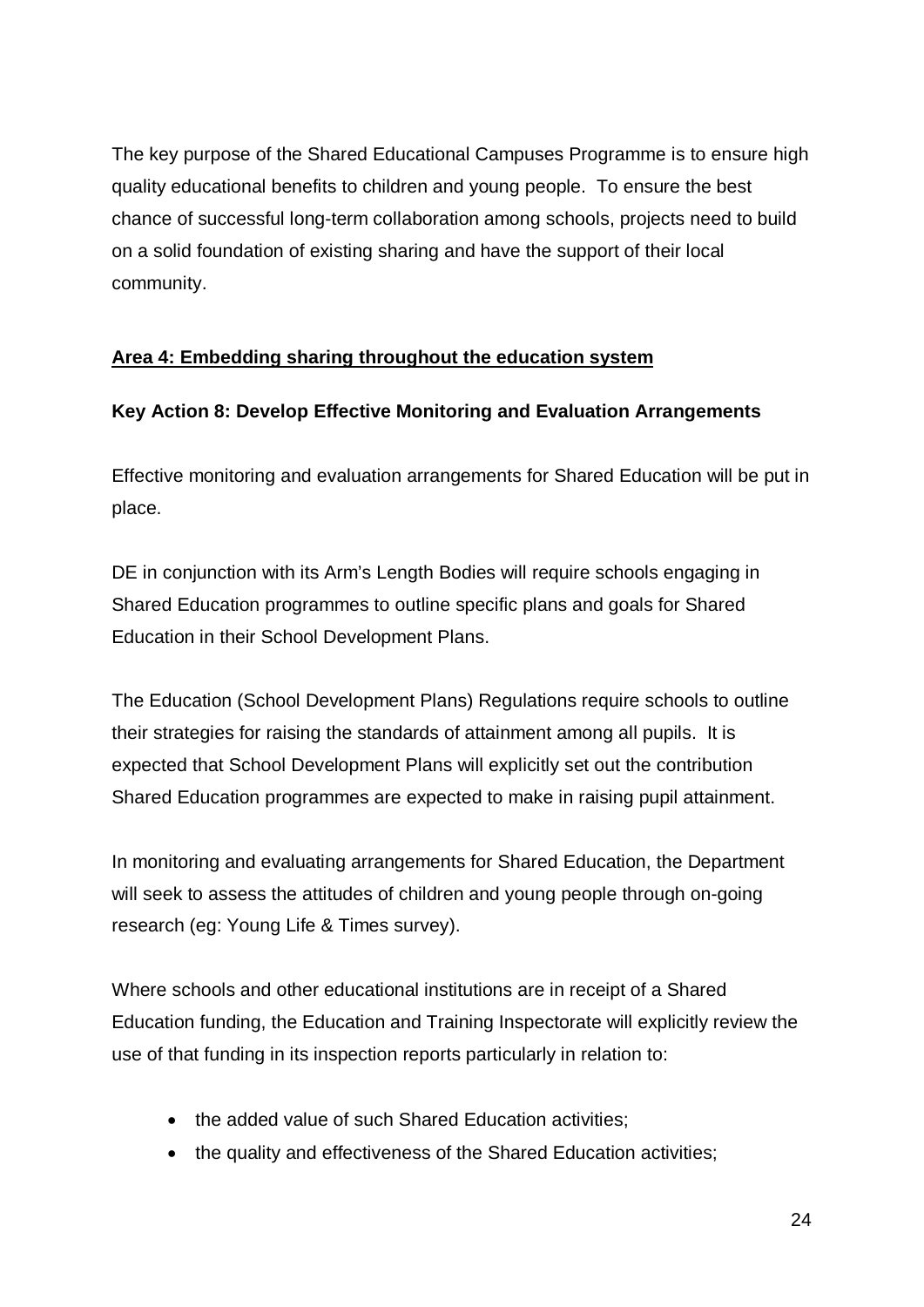- the value for money of the funding provided; and
- the sustainability of the initiatives.

The Chief Inspector's Report, which is published biennially, will make specific comment on the current range and extent of Shared Education activities across the education sector, highlight good practice and make recommendations regarding how these could be extended and improved.

#### **Key Action 9: Develop the Workforce**

DE will, as part of its work to finalise a new teacher professional development strategy, ensure that this includes steps to provide teachers, from initial teacher education through to the most experienced teachers, with opportunities to learn together, including preparation for teaching through Shared Education.

DE will contribute to and await the outworking of the independent review of teacher education infrastructure commissioned by the Department of Employment and Learning and will consider the outcomes in the context of future arrangements for initial teacher education and its proposed strategy for teacher professional development with a view to ensuring that student teachers and teachers returning for professional development can be provided with opportunities to learn together, including preparation for teaching through Shared Education.

DE will liaise with Higher Education Institutions and other relevant education providers on aligning their approaches to professional learning for practitioners in Shared Education with the vision and aims of this policy.

DE will also consider the development needs of early years practitioners and youth workers. In working with the Special EU Programmes Body, DE will seek to encourage the inclusion of capacity building for early years practitioners and youth workers within the Peace IV Shared Education thematic area.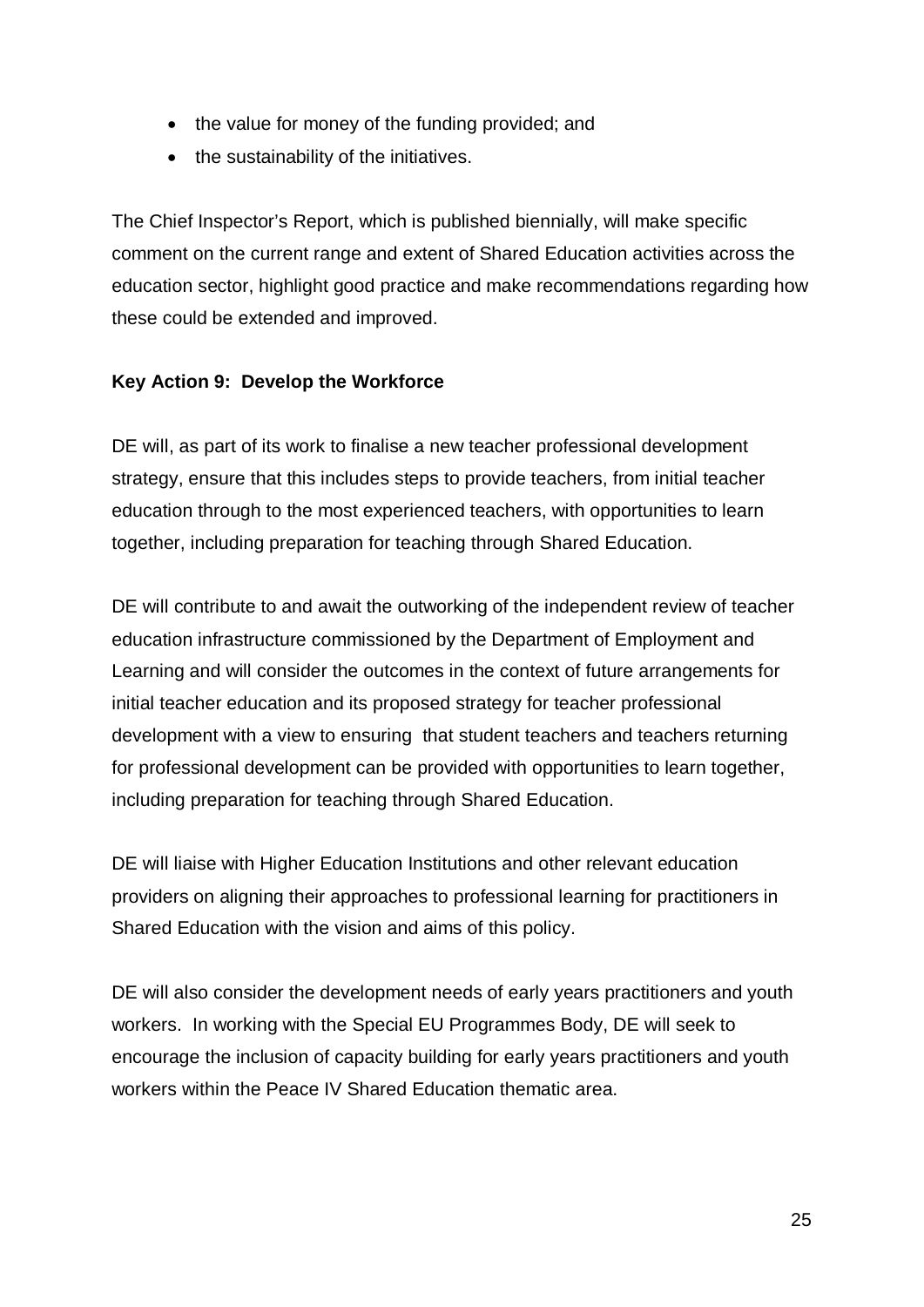#### **Key Action 10: Align Educational Policies**

It is critical that a coherent and effective approach to Shared Education is embedded across educational policies.

The Education & Training Inspectorate will undertake independent reviews of current practice in relation to the delivery of:

- Personal, Social and Emotional Development (Pre-School Education);
- Personal Development and Mutual Understanding (Foundation Stage and Key Stages 1 and 2);
- Local and Global Citizenship (Key Stages 3 and 4);
- The Curriculum Framework for Youth Work (Youth Service); and
- The Community Relations Equality and Diversity (CRED) policy (including consideration of the opportunities that are provided for children and young people to discuss and explore issues associated with divisions, conflict and inequalities).

Work will be undertaken with CCEA, which has statutory responsibility for advising the DE on matters concerned with the curriculum and the development and production of teaching support materials for use in schools, in order to address recommendations regarding the content of these areas of learning and in supporting teachers and other educationalists in their delivery.

#### **Key Action 11: Support Special Schools and Learning Support Centres**

DE encourages active participation of pupils with Special Educational Needs to engage in shared learning activities with their peers. Special Schools will be encouraged to partner with other schools for Shared Education.

In supporting this, DE will consider how Shared Education and the enhanced collaboration between mainstream schools, learning support centres attached to mainstream and special schools can most effectively meet the needs of children and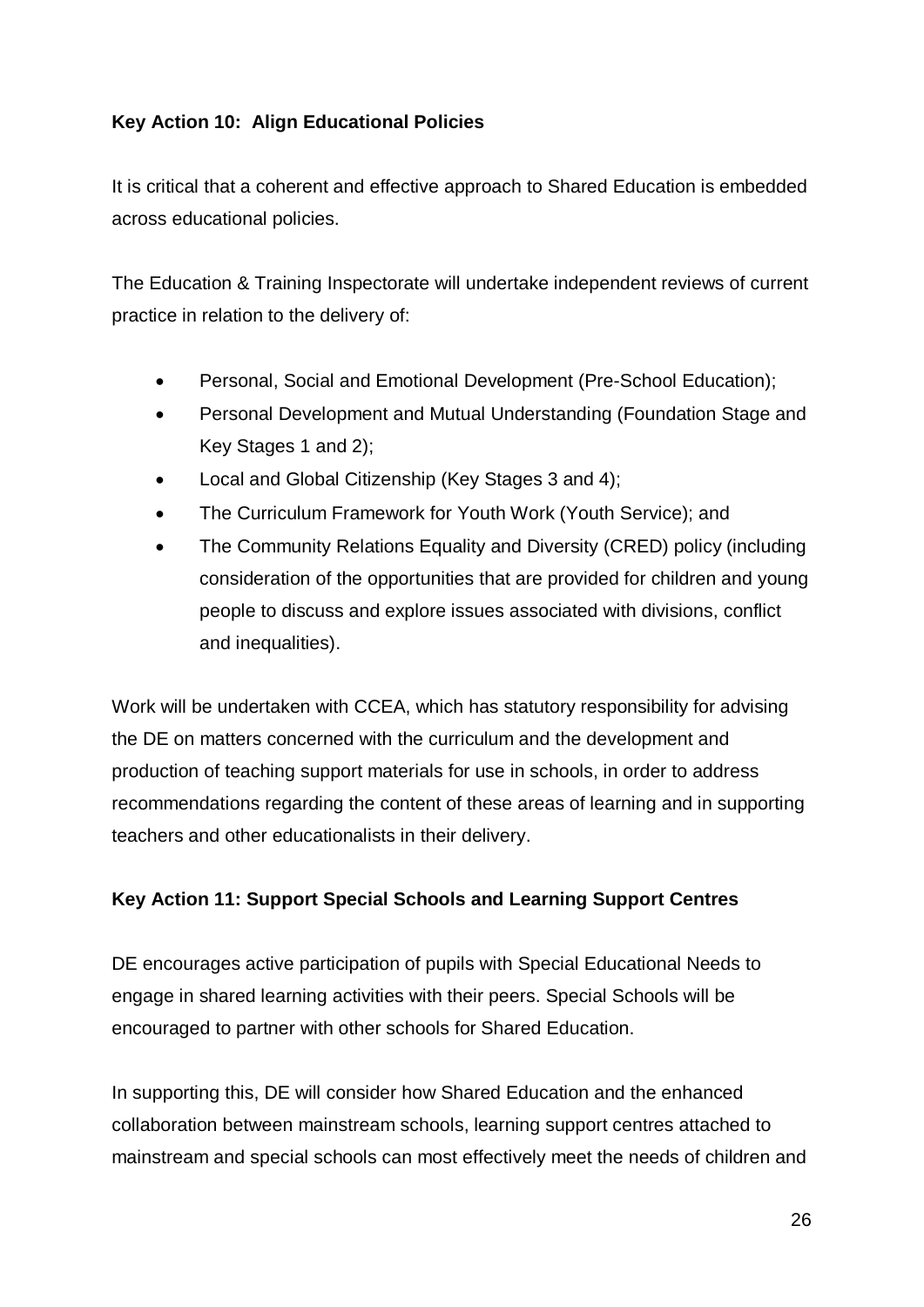young people with disabilities, those with emotional and behavioural difficulties and those with special educational needs. This work will focus on the development of effective models for collaboration that can ensure, wherever possible, that children and young people are taught in mainstream schools.

For the small minority of children and young people where mainstream schooling is not suitable, the Department in conjunction with its Arm's Length Bodies will seek to ensure that, where possible, they have meaningful opportunities to learn with children and young people in mainstream school environments.

An ETI 'Guide to Collaborative Practice', which is based on learning from twenty four special schools that worked collaboratively on a joint curriculum project of their choosing with a neighbouring mainstream school, has already been produced. This guidance sets out the key elements arising from these projects which support and encourage collaborative working. It provides a template, alongside a synopsis of the case study projects, to all schools and Area Learning Communities to use to build their capacity to respond more effectively to a wider range of pupils needs through collaborative working.

# **Key Action 12: Promote engagement with Parents, Carers and Wider Community**

The Department and its Arm's Length Bodies will encourage schools and other educational establishments to ensure Shared Education supports, encourages, and enables the development of meaningful relationships with and between parents, caregivers and the wider community.

Specific plans for engaging with parents, caregivers and the wider community will be expected within their plans for advancing Shared Education. Schools will be expected to specifically reference this within their School Development Plans.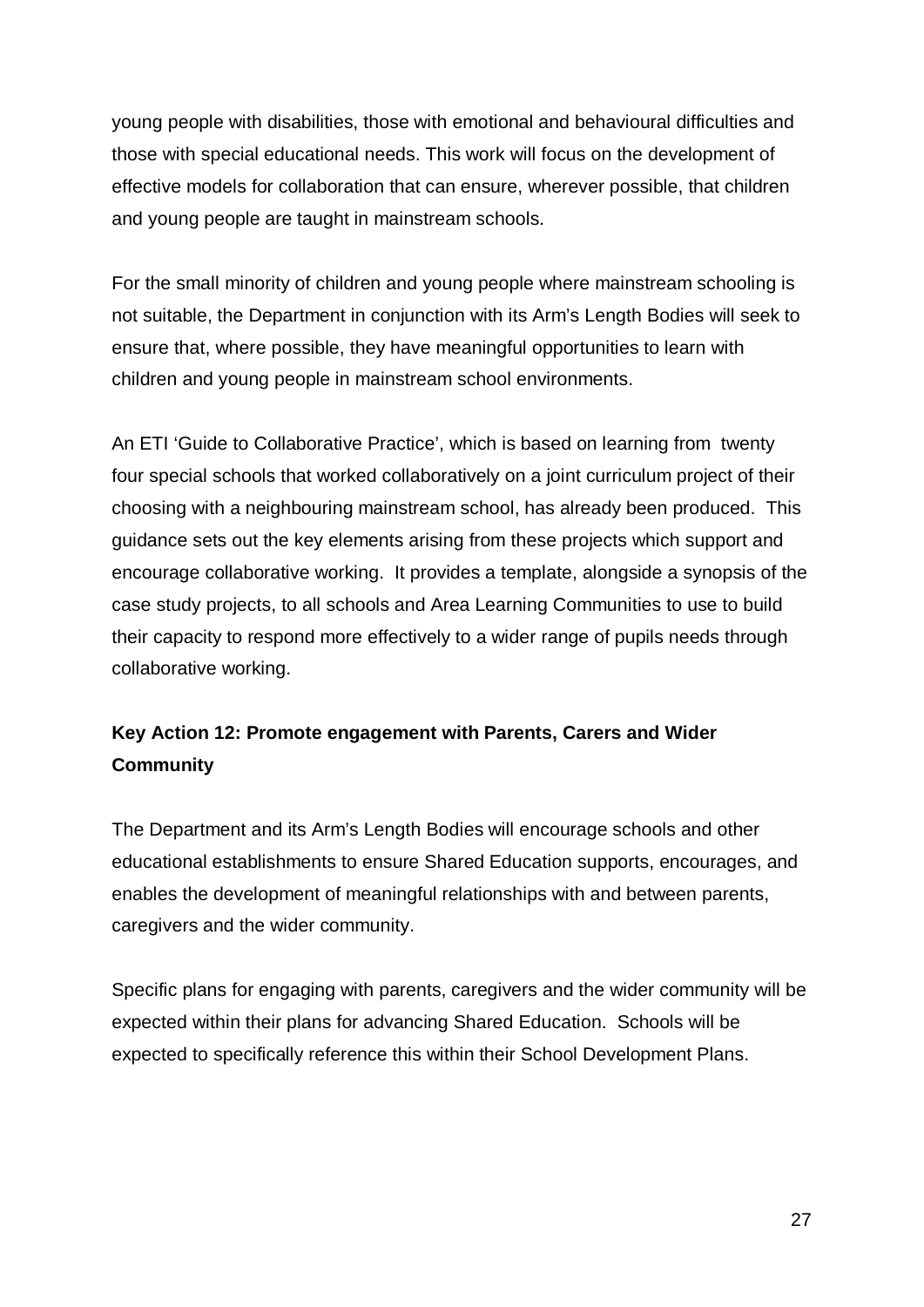#### **Key Action 13: Promote engagement with Children and Young People**

In advancing Shared Education, the Department and its Arm's Length Bodies will encourage schools and other educational establishments to continue to develop meaningful ways of giving children and young people a voice and of listening and responding to their views. This is in line with UNCRC Article 12 (Respect for the views of the child) which encourages adults to listen to the opinions of children and involve them in decision-making

To facilitate effective pupil participation within schools, the Department has published a circular that provides further guidance for Principals and Boards of Governors on how to encourage pupil participation in decision making. The circular includes information and guidelines on best practice to help schools identify the method and degree of participation that best suits the needs of their pupils. One of the case studies included in the circular showcases an example of two neighbouring postprimary schools, one from the controlled and one from the maintained sectors, who have developed a joint school council to discuss areas of mutual interest.

The DE website also contains information on school councils, which are one mechanism by which effective pupil participation can be achieved, and links to the Democra-School programme.

#### **Key Action 14: Equality of Opportunity and Good Relations**

DE recognises that schools and other educational institutions have an important role in promoting equality of opportunity and good relations.

The Department will, in conjunction with OFMdFM (which has responsibility for equality legislation), consider the case for schools and other educational institutions to be designated as 'public authorities' under Section 75 of the NI Act 1998 and thus to be required to comply with the statutory duties to promote equality of opportunity and good relations. In doing this, consideration will be given to reducing the demands that will be placed on schools and other educational institutions in terms of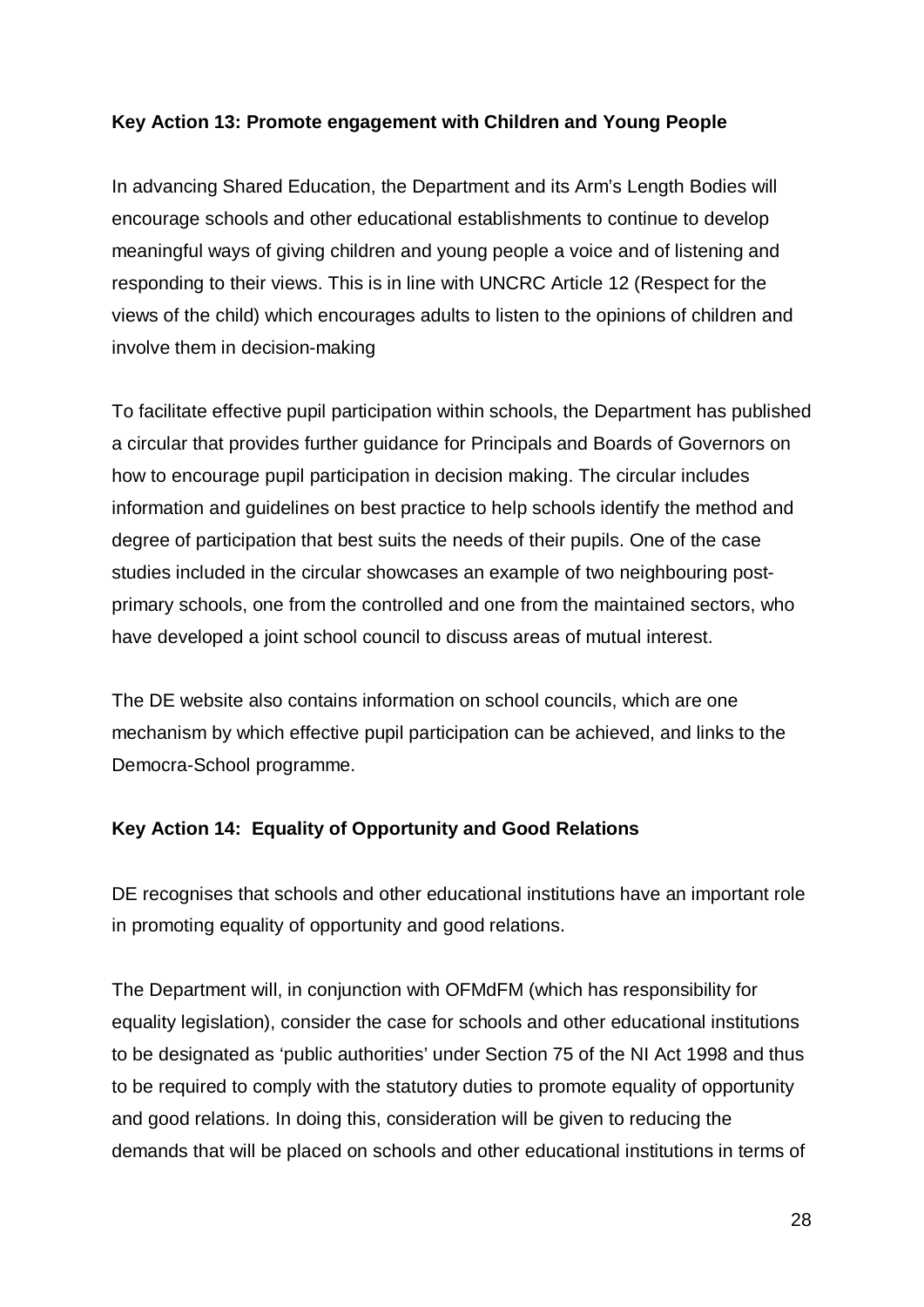meeting their specific responsibilities under Section 75 whilst maintaining their core duties to promote equality of opportunity and good relations.

In the event that schools and other educational institutions are designated as 'public authorities', the Department and its Arm's Length Bodies will, in consultation with the Equality Commission, consider the support arrangements that schools would need following a decision by OFMdFM on whether and how to designate schools as 'public authorities'.

It is expected that one aspect of meeting the duty to promote good relations will include engagement in Shared Education initiatives.